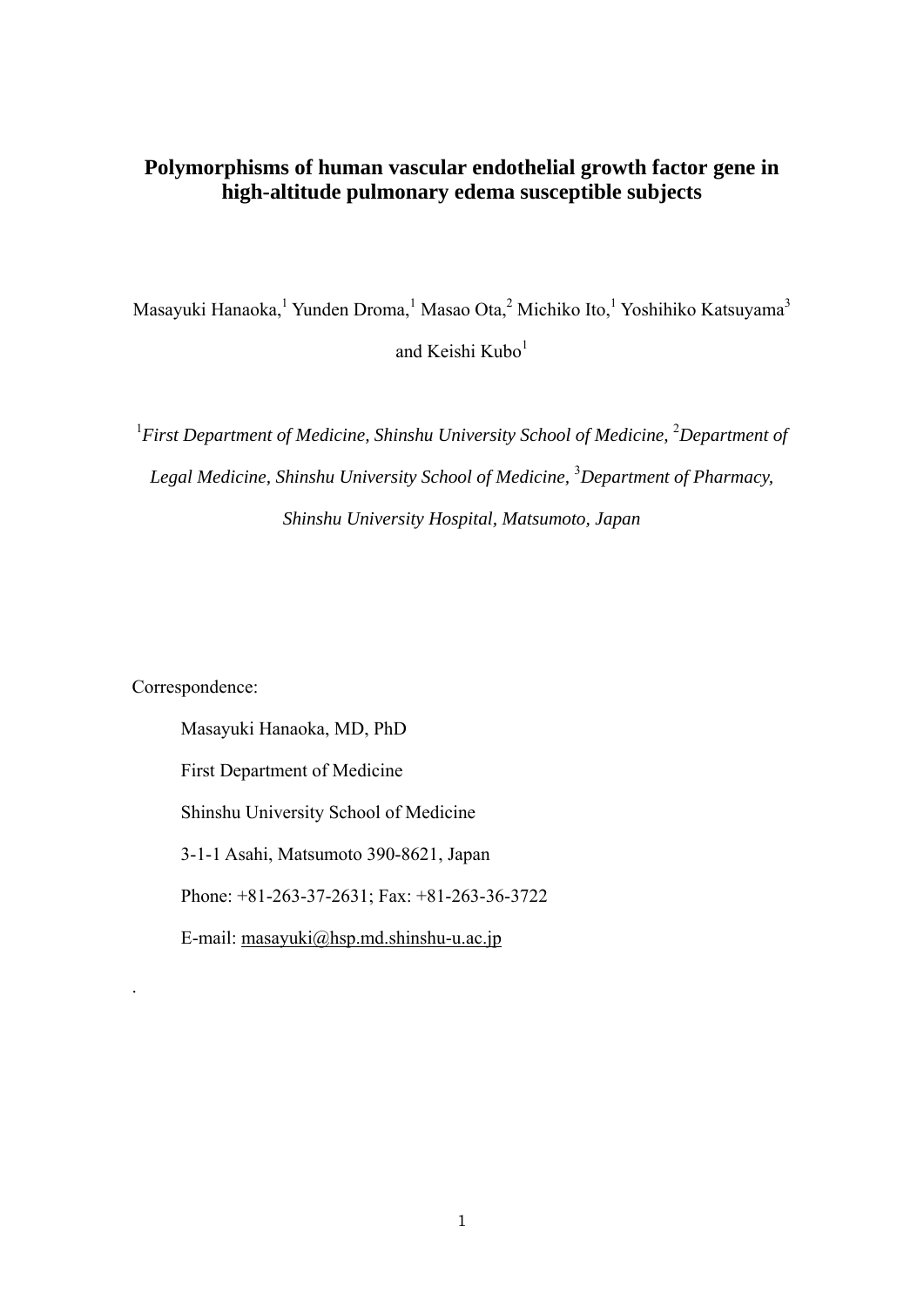#### **Authors' Contributions**

Hanaoka M is the principal investigator of the study, and he obtained fund and supervised the study and helped to draft the manuscript. Droma Y contributed to the laboratory work and drafted the manuscript. Ota M supervised the study and helped to the statistical analyses. Ito M helped the laboratory work. Katsuyama Y helped the laboratory work and statistical analyses. Kubo K supervised the study. All authors read and approved the final manuscript.

### **Summary at a Glance**

The single nucleotide polymorphisms (SNPs) of the vascular endothelial growth factor (*VEGF*) gene, namely C-2578A, G-1154A and T-460C in the promoter, G+405C in the 5'-untranslated region and C936T in the 3'-untranslated region of *VEGF*, were examined in 53 high-altitude pulmonary edema (HAPE) susceptible subjects (HAPE-s) and 69 HAPE resistant mountaineer controls (HAPE-r). This case-control study regarding the association of *VEGF* gene polymorphisms with the susceptibility to HAPE is expected to provide genetic evidence to shed light on the debate concerning the biological role of VEGF in the pathogenesis of HAPE.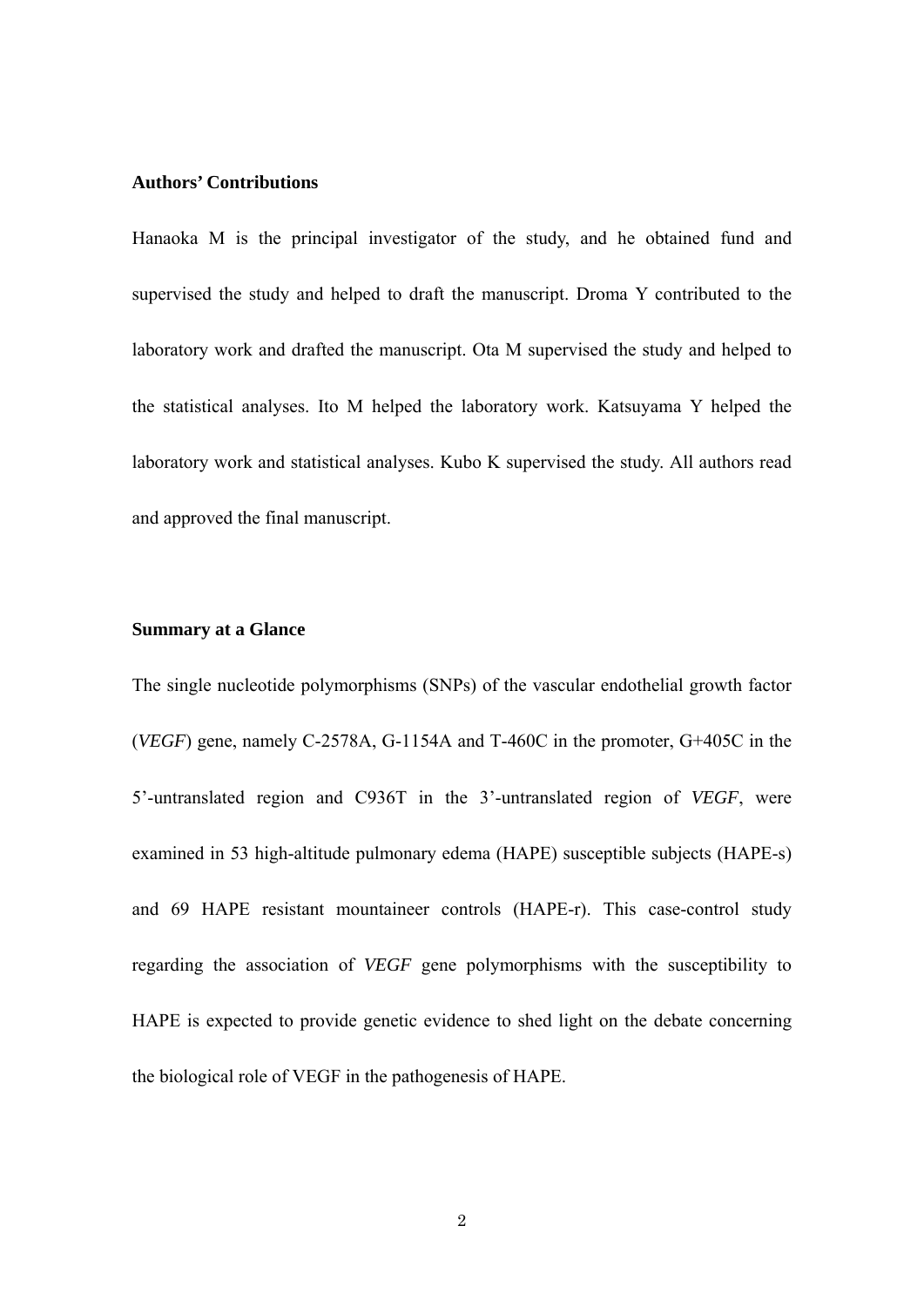## **ABSTRACT**

**Background and objective:** Based on the reported biological property and function of vascular endothelial growth factor (VEGF) during hypoxic conditions, many investigations have studied the role of VEGF in the pathogenesis of high altitude sicknesses, including high-altitude pulmonary edema (HAPE). Unfortunately, no consistent findings have been demonstrated. We analyzed the association of *VEGF* gene polymorphisms with susceptibility to HAPE in order to shed light on the debate concerning the biological role of VEGF in the pathogenesis of HAPE.

**Methods:** The study included 53 HAPE susceptible subjects (HAPE-s) and 69 HAPE resistant mountaineer controls (HAPE-r). Subjects in both groups were Japanese and comparable in terms of age and sex ratios. The single nucleotide polymorphisms (SNPs) of the *VEGF* gene, namely C-2578A, G-1154A and T-460C in the promoter, G+405C in the 5'-untranslated region and C936T in the 3'-untranslated region of *VEGF*, were examined by allele discrimination experiments. In addition, arterial oxygen tension  $(PaO<sub>2</sub>)$  and pulmonary hemodynamic data were available for 21 of the 53 HAPE-s subjects.

**Results:** No statistically significant differences were found in the allele frequencies, genotype distributions and haplotype frequencies of the examined SNPs of the *VEGF*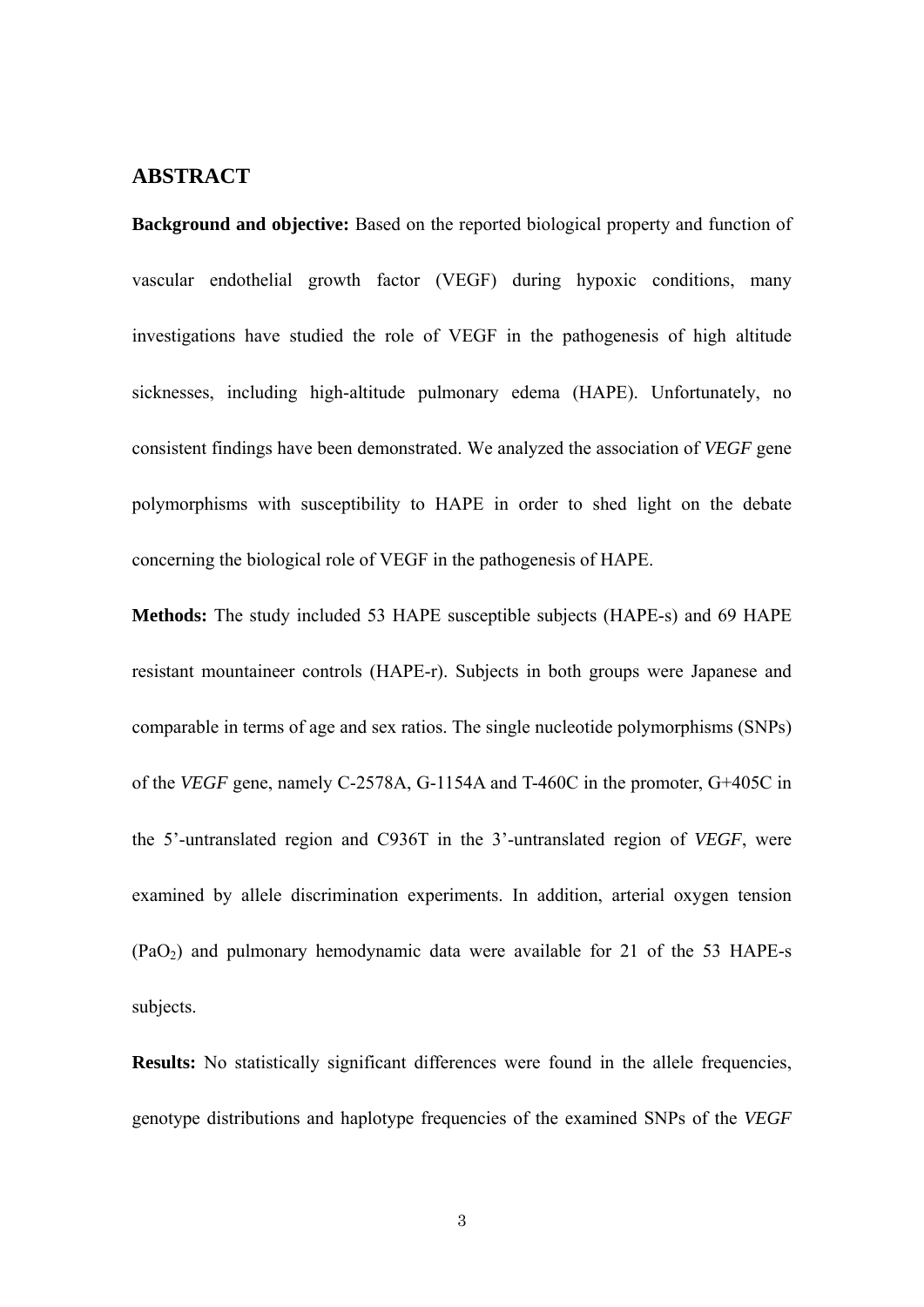gene between the HAPE-s and HAPE-r groups. Furthermore, neither the  $PaO<sub>2</sub>$  nor the pulmonary hemodynamics was associated with the examined SNPs in the 21 HAPE-s subjects.

**Conclusions:** The current genetic study could not evidence that the functional SNPs of the *VEGF* gene are not associated with susceptibility to HAPE in a Japanese population.

**Key words:** high-altitude pulmonary edema, gene, permeability, polymorphism, vascular endothelial growth factor.

**Short title:** Polymorphisms of human *VEGF* gene in HAPE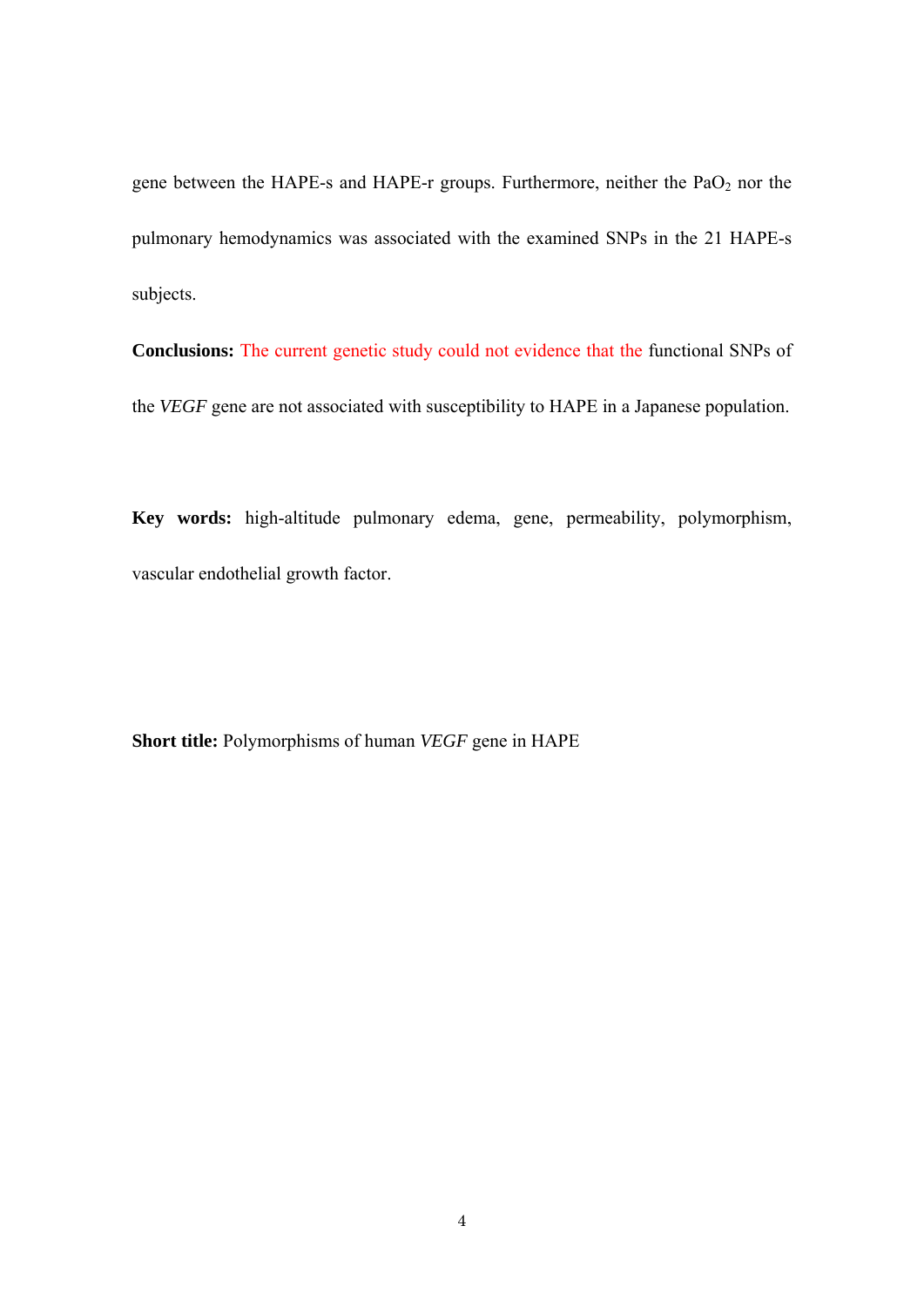## **INTRODUCTION**

High-altitude pulmonary edema (HAPE) is a non-cardiogenic pulmonary edema that occurs in non-acclimatized, previously healthy, and often young individuals within 2-4 days of rapid ascent above altitudes of 2,500 meters (m) above sea level.<sup>1</sup> Although the mechanisms underlying the pathogenesis of HAPE are complex, the generally accepted paradigm of the pathogenesis of HAPE is related to the sequential process of high-altitude hypoxia-induced pulmonary hypertension, increased capillary permeability and compromise of the alveolar epithelial barrier, resulting in a high permeability pulmonary edema.2,3 Recurrent episodes are often reported, suggesting that individuals who have previously developed HAPE are more likely to experience future episodes than the general population.<sup>4</sup> Thus, it has been speculated that a constitutional susceptibility determined by genetic background might underlie the development of this disease.<sup>5</sup>

Vascular endothelial growth factor (VEGF) is shown to be significantly upregulated in the presence of hypoxia in rat<sup>6,7</sup> and human<sup>8</sup> lungs. As well as a powerful angiogenic and endothelial-cell-specific mitogen, VEGF is a potent endothelial permeability factor expressed in most tissues, including lungs.<sup>9</sup> Based on the reported biological property and function of VEGF under hypoxic conditions,  $10,11$  many studies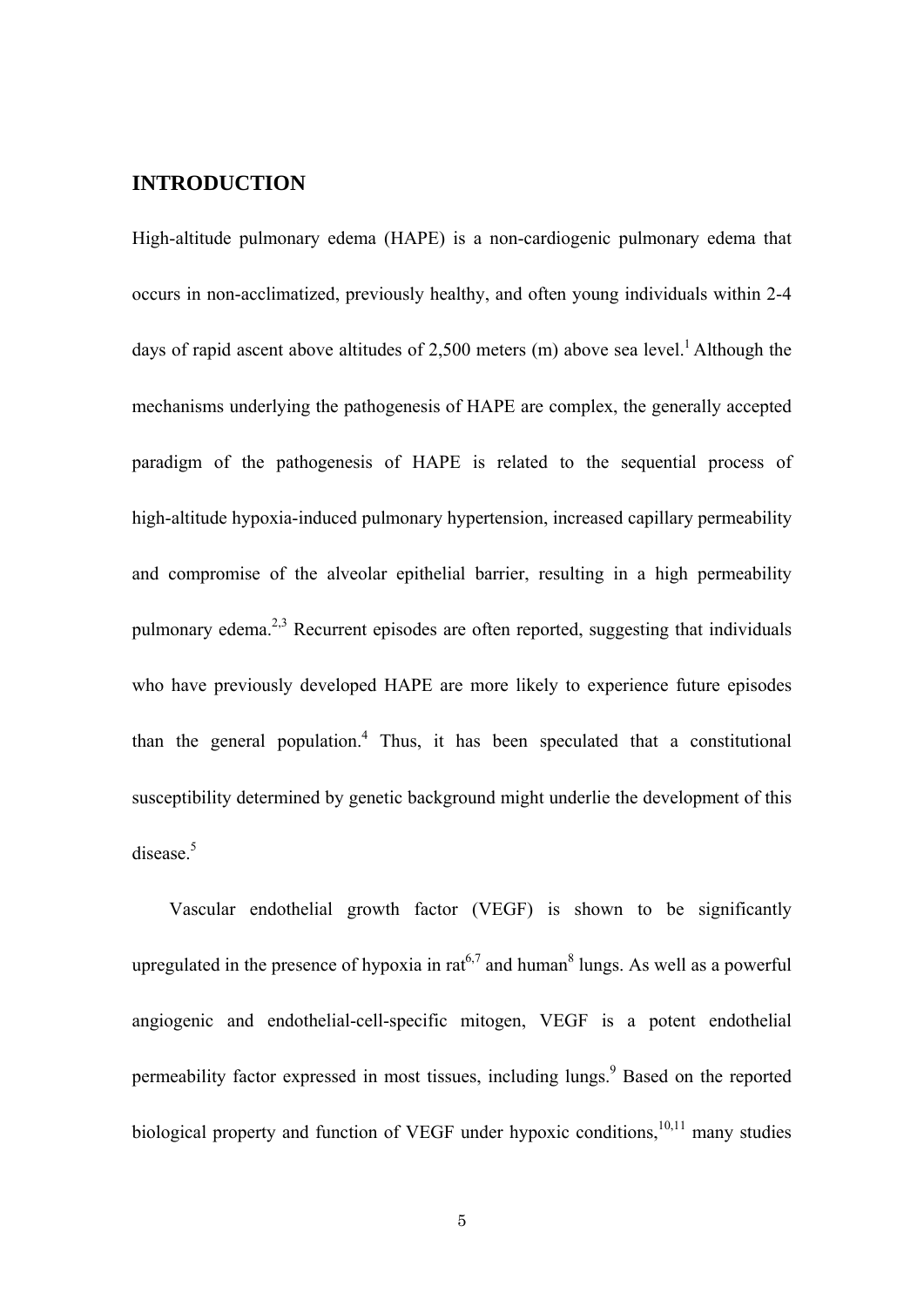have analyzed the function of VEGF in the pathogenesis of high altitude sicknesses, including high-altitude cerebral edema  $(HACE)$ ,<sup>12</sup>  $HAPE$ ,<sup>13,14</sup> and acute mountain sickness  $(AMS)$ .<sup>15-18</sup> However, high altitude studies regarding the altered systemic levels of VEGF in humans exposed to high altitude remain inconclusive; some authors have reported enhancing effects of hypoxic condition on VEGF blood concentrations,<sup>16,17</sup> whereas others either found a lack of change<sup>13,15</sup> or a decrease.<sup>14</sup>

The human *VEGF* gene is located on chromosome 6p21.3 and consists of eight exons that are alternatively spliced to generate isoenzymes of the VEGF protein.<sup>19</sup> There is a considerable variation of correlation of the polymorphisms within the *VEGF* gene with the VEGF protein production, and analysis of the promoter region of *VEGF* gene has revealed the presence of many polymorphisms.<sup>20</sup> Haplotype analyses of single nucleotide polymorphisms (SNPs) in the promoter and 5'-untranslated regions showed that the -460C and +405C alleles significantly alter *VEGF* promoter activity and responsiveness to biological stimuli.21 In addition, Prior et al. showed that the *VEGF* haplotype carrying the C-2578A, G-1154A, and G+405C SNPs impacted the enhancement of *VEGF* gene expression in human myoblasts under hypoxic conditions *in vitro*, which showed an association with maximal oxygen consumption in individuals before and after a standardized program of aerobic exercise training.<sup>22</sup> Meanwhile,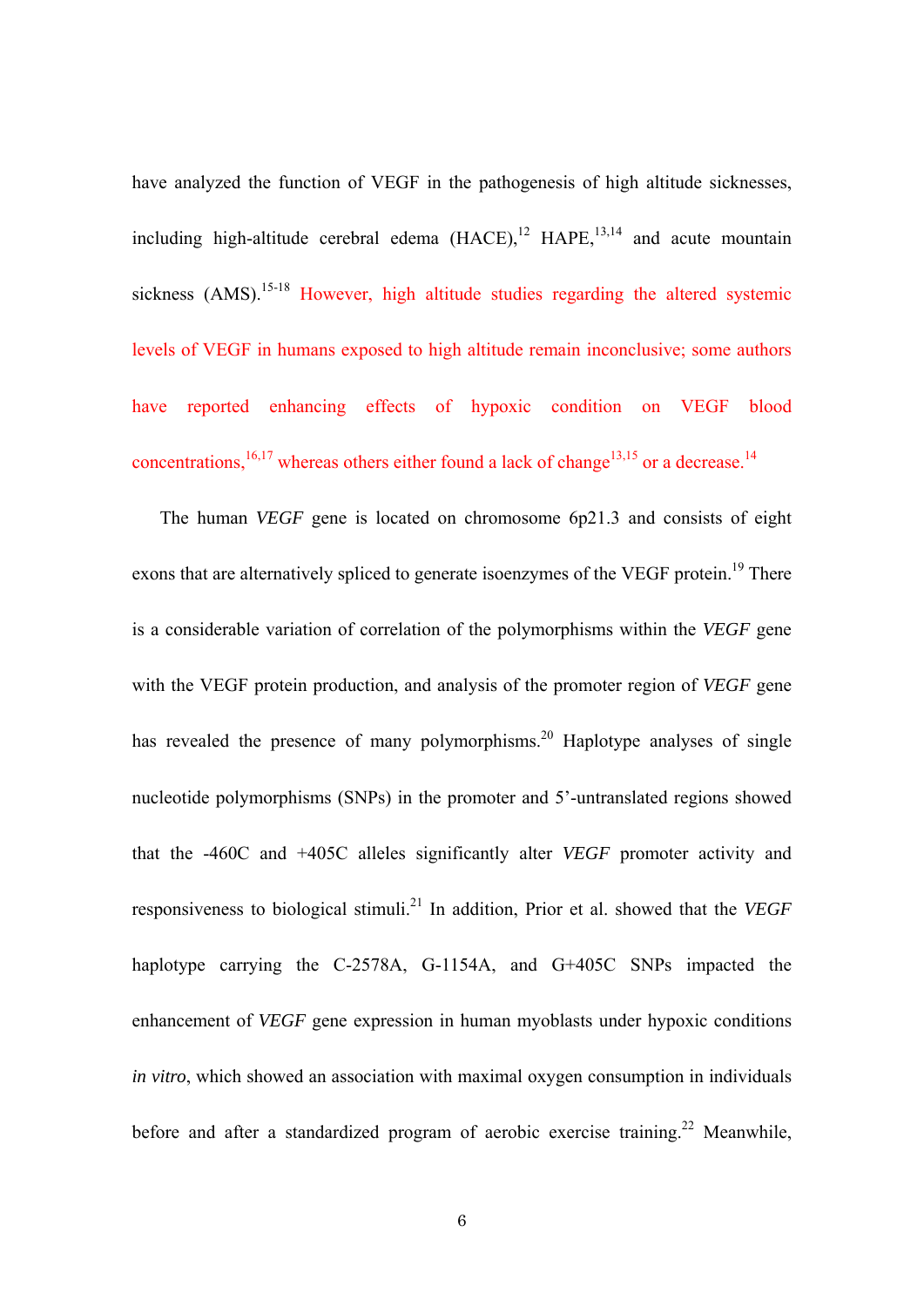Renner et al. found that carriers of the 936T allele of the C936T SNP in the 3'-untranslated region of *VEGF* gene had significantly lower VEGF plasma levels than noncarriers.23 Therefore, we propose that analyzing the association of *VEGF* gene polymorphisms with susceptibility to HAPE could shed light on the debate regarding the biological role of VEGF in the pathogenesis of HAPE as described above. We hypothesized that the polymorphisms of *VEGF* gene might be associated with the susceptibility to HAPE. To address this association, five SNPs, including C-2578A, G-1154A and T-460C in the promoter, G+405C in the 5'-untranslated region and C936T in the 3'-untranslated region of *VEGF*, were examined in 53 HAPE susceptible subjects (HAPE-s) and 69 HAPE resistant subjects (HAPE-r) to investigate the association of these five SNPs with susceptibility to HAPE in a Japanese population.

#### **METHODS**

#### **Study subjects**

The case group consisted of 53 HAPE-s subjects, which included 46 males and 7 females with an average age of 34.2 years. All subjects had been hospitalized patients in the Shinshu University Hospital between July 1979 and September 2006 due to the onset of HAPE while climbing the Japan Alps (2,758 to 3,190 m). The diagnosis of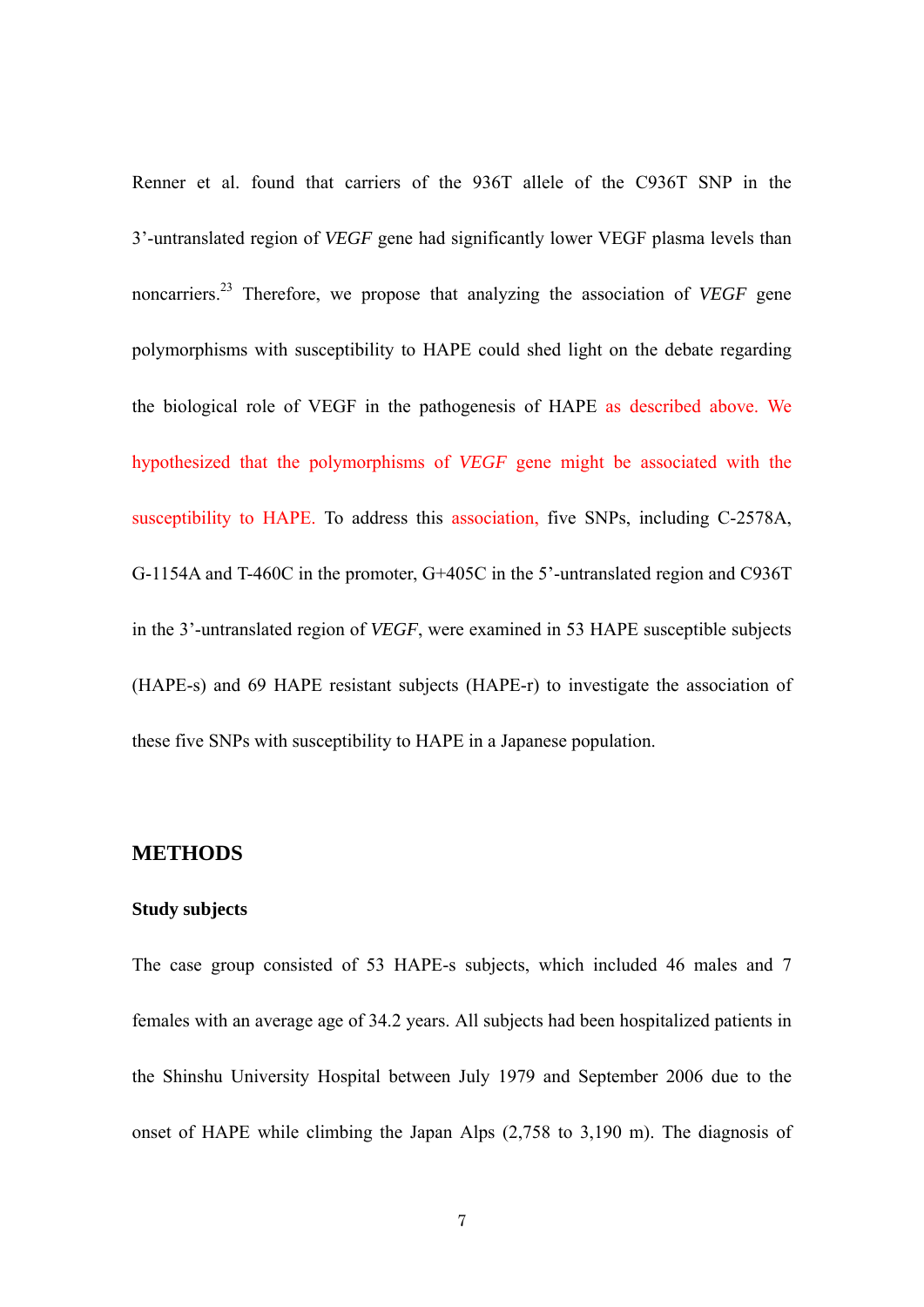HAPE was based upon the criteria described previously.<sup>24</sup> All subjects met the criteria of HAPE diagnosis at the onset of the disorder and recovered promptly with hospitalization. Examinations and cardiovascular tests were conducted in-hospital after their recovery to exclude any preexisting cardiopulmonary diseases.

The control group consisted of 69 elite mountaineers, including 59 males and 10 females, with an average age of 38.7 years. We defined these subjects as HAPE resistant subjects (HAPE-r) as they did not develop HAPE despite their exposure to a high-altitude environment over 3000 m. All were elite mountaineers in the Mountaineering Association of Nagano Prefecture and the Alpine Club of Shinshu University, Japan. Subjects were given a questionnaire sheet that contained the components of Lake Louise Score<sup>25</sup> during the recruitment, and no subject reported cardiopulmonary disorders and altitude-related problems while climbing mountains.

The HAPE-s and HAPE-r subjects were unrelated Japanese, born and residing in locations at heights of near sea level. HAPE-s and HAPE-r groups were comparable in terms of age, gender, ethnicity, and high-altitude exposure. This study and its investigational protocol were approved by the institutional ethics review board of Shinshu University for human study, and written informed consent was obtained from each case and control subject after a full explanation of the study. The procedures used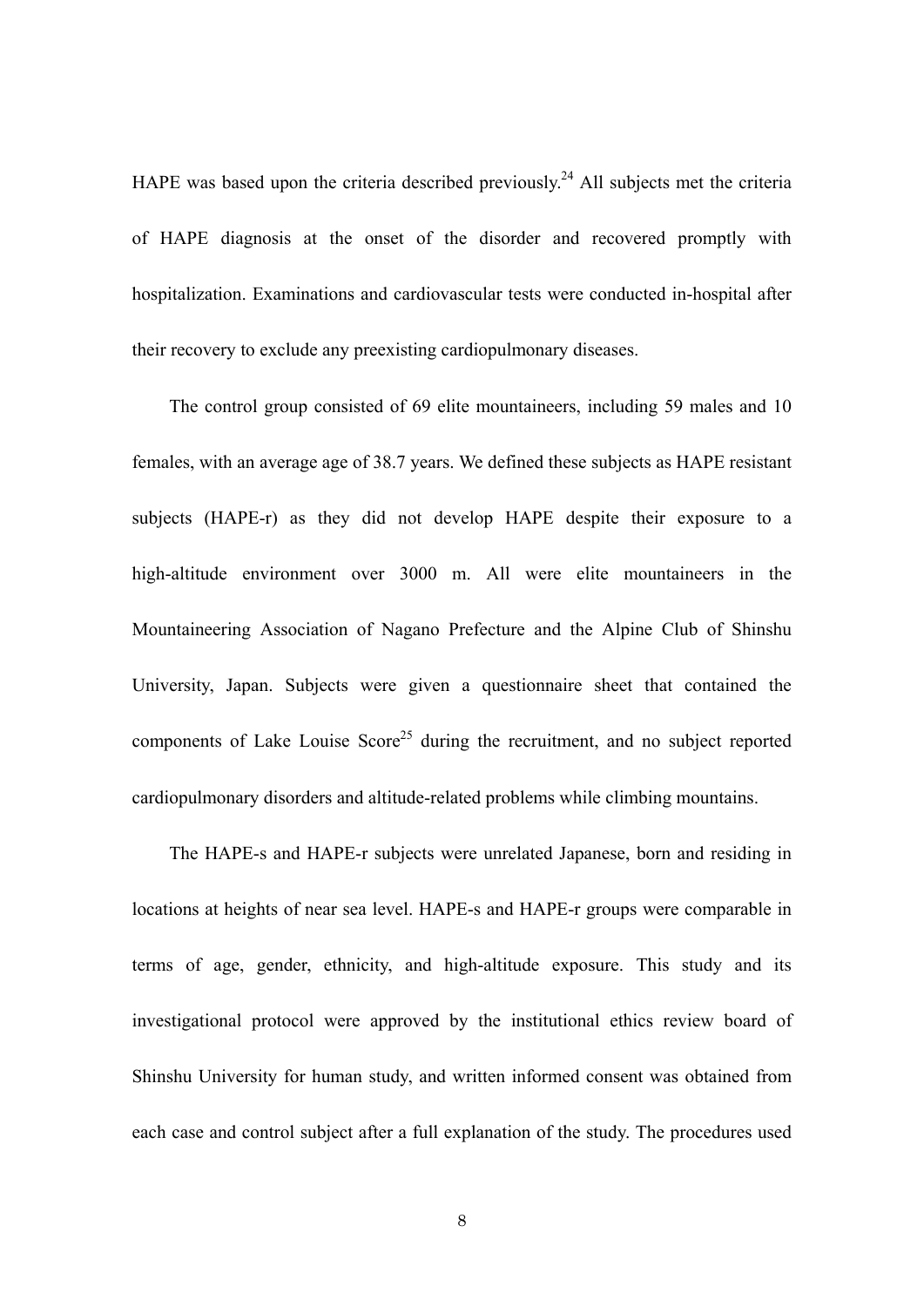in this human study were in accordance with the recommendations found in the Helsinki Declaration.<sup>26</sup>

#### **DNA extraction and genotyping assays**

Genomic DNA was extracted from venous blood by phenol extraction of sodium dodecyl sulfate lysed and proteinase K treated cells according to standard procedures. The final concentration of genomic DNA was prepared at  $10-15$  ng/ $\mu$ l for the TaqMan SNP genotyping assays. The allelic discrimination of the *VEGF* gene polymorphisms was assessed with the Applied Biosystems 7500 Fast Real-time PCR System (Applied Biosystems, Foster City, CA, USA) using the fluorogenic 5' nuclease assay with TaqMan probes. SNP Genotyping Assay Mix for C-2578A (rs699947), G-1154A (rs1570360) and T-460C (rs833061), G+405C (rs2010963) and C936T (rs3025039) of *VEGF* gene (Figure 1) were obtained from Applied Biosystems (Tokyo, Japan).

## **PaO2 and pulmonary hemodynamics in patients with HAPE**

The PaO<sub>2</sub> was measured by standard laboratory methods on admission prior to oxygen therapy and right cardiac catheterization during breathing of room air was performed within 6 hours after admission to Shinshu University Hospital. A thermodilution Swan-Ganz catheter was introduced percutaneously into the pulmonary artery via the right internal jugular vein. The pulmonary artery pressure (PAP), pulmonary artery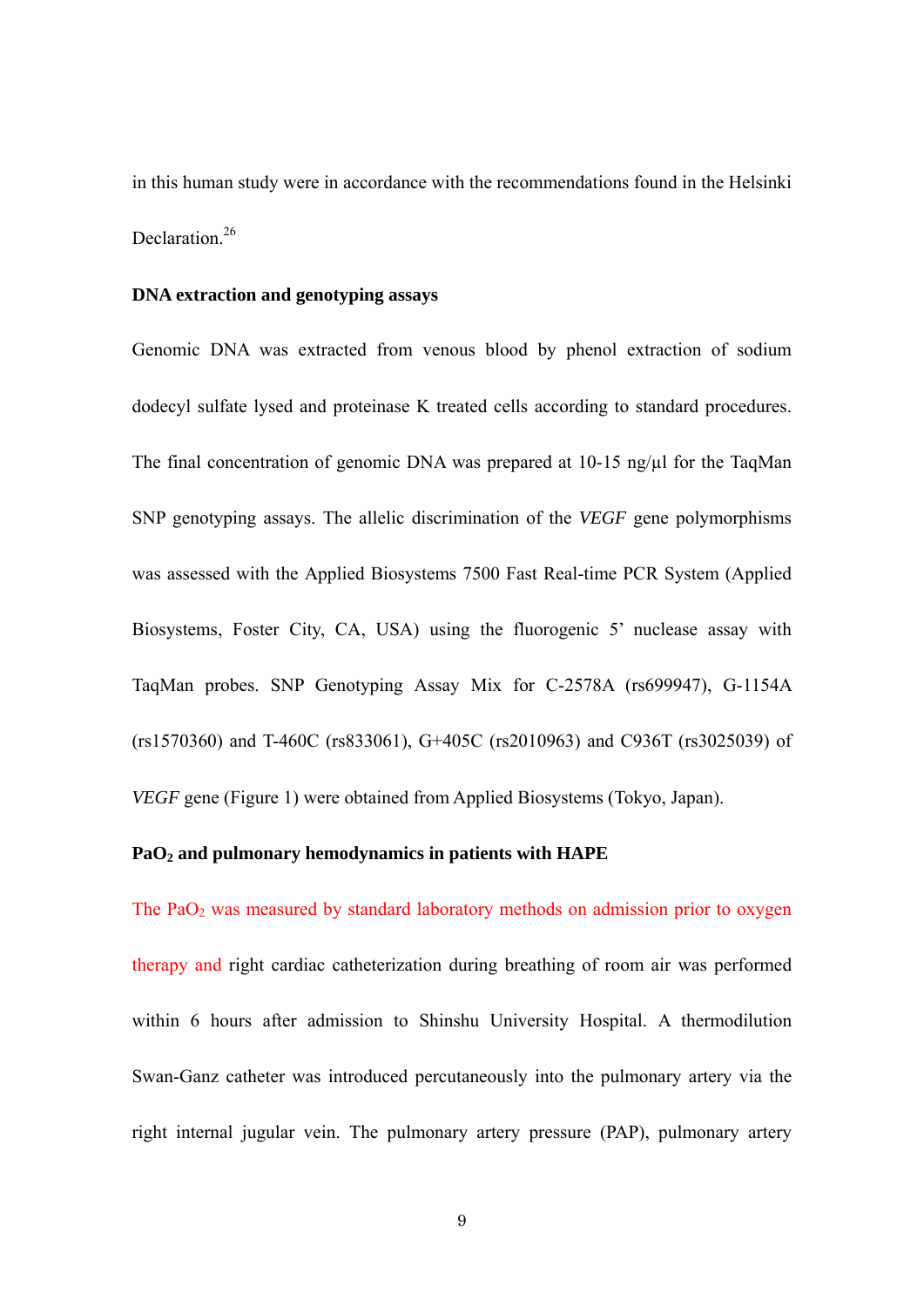wedge pressure (PAWP), and cardiac output (CO) were measured. Pulmonary vascular resistance (PVR) was calculated by subtracting PAWP from PAP and dividing by the CO. The PVR was further corrected per square meter of body surface area and expressed as PVR index (PVRI).

## **Statistical analysis**

Numerical values are presented as means  $\pm$  SD and categorical values are expressed as the number (n) and percentage (%). Deviations from Hardy-Weinberg equilibrium were examined using the observed genotype frequency by the  $\chi^2$  test. We assessed differences in the distributions of alleles and genotypes between the HAPE-s and HAPE-r groups by using the  $\chi^2$  test. Haplotypes were inferred using the R package 'haplo.stats' in the R Project for Statistical Computing [\(http://www.r-project.org/](http://www.r-project.org/)). A haplotype was considered rare when its frequency was 1% or less. The differences in distributions of the detected haplotypes between the case and control groups were examined by the  $\chi^2$ test. The sample size was estimated to be statistically sufficient to detect an association if the relative risk factor was 5 or greater with 80% power at the 5% significance level. In addition, the differences of the  $PaO<sub>2</sub>$ , mean PAP and PVRI in patients at the early stage of HAPE were analyzed by one-way analysis of variance (ANOVA) on variances of genotype and allele type. The criterion for statistical significance was *P* < 0.05.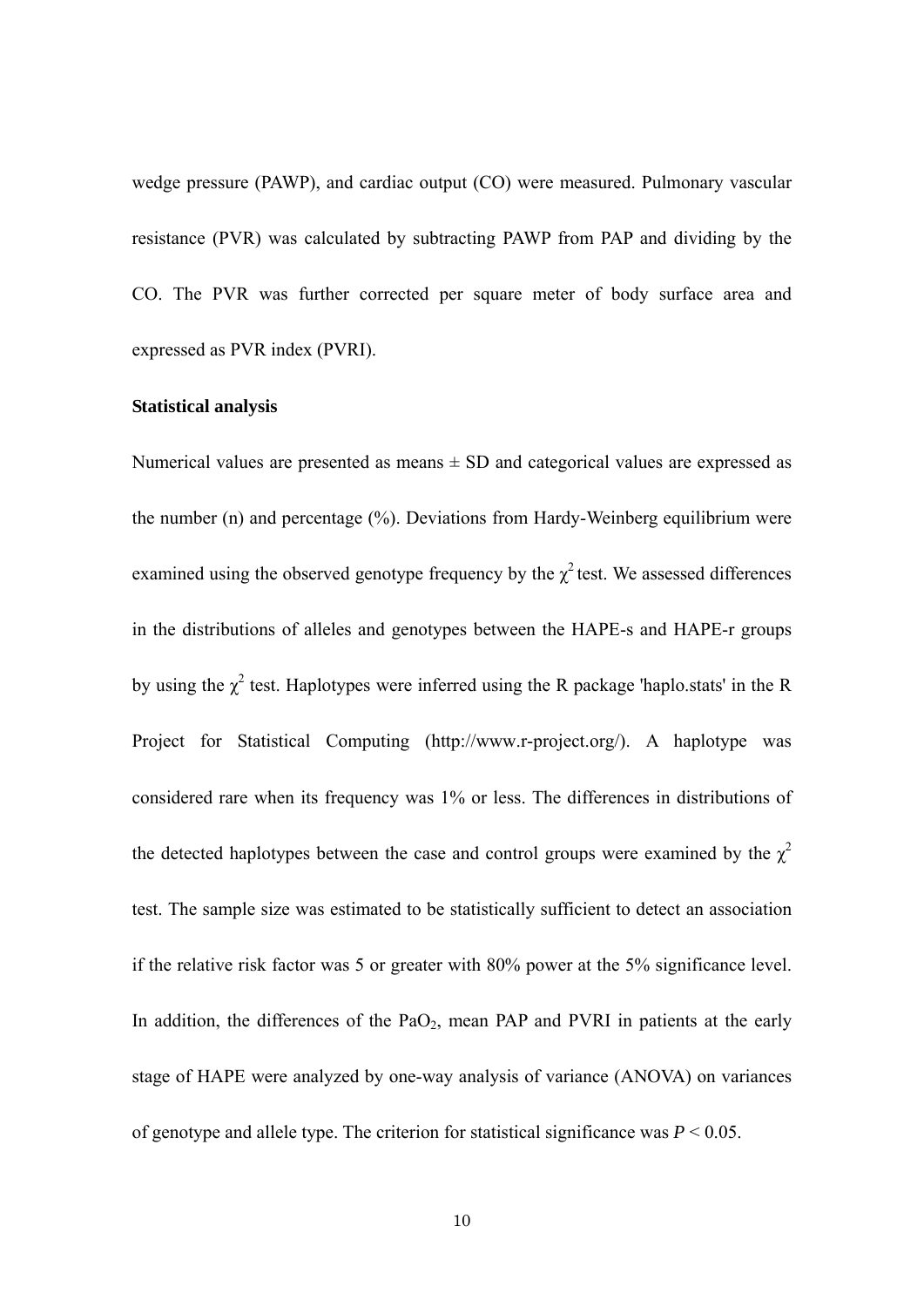## **RESULTS**

#### **Genotypes of the** *VEGF* **gene in study subjects**

Hardy-Weinberg equilibrium was observed for all of the five examined SNPs in both cases and controls ( $P > 0.05$ ). There were no significant differences in distributions of the genotypes and allele types for each of the SNPs of the *VEGF* gene between the HAPE-r and HAPE-s groups ( $P > 0.05$ , Table 1). The allele frequencies of the five *VEGF* SNPs in both the cases and controls were similar to those previously reported in a Japanese group<sup>27</sup> and another Asian population.<sup>28</sup> Further comparisons of the frequencies of *VEGF* haplotypes for the five SNPs between the HAPE-r and HAPE-s are shown in Table 2. Nine patterns of haplotypes tagged by the five SNPs were identified in the HAPE-r group, and seven patterns were identified in the HAPE-s group. No statically significant differences were found in the frequencies of the *VEGF* haplotypes between cases and controls  $(P > 0.05$ . Table 2).

#### Phenotype of the PaO<sub>2</sub> and pulmonary hemodynamics in HAPE-s subjects

The data for  $PaO<sub>2</sub>$  and pulmonary hemodynamics at the early stage of disease were available for 21 of the 53 HAPE-s subjects because the examination of pulmonary hemodynamics was not performed in every patient with HAPE. The averages  $PaO<sub>2</sub>$ ,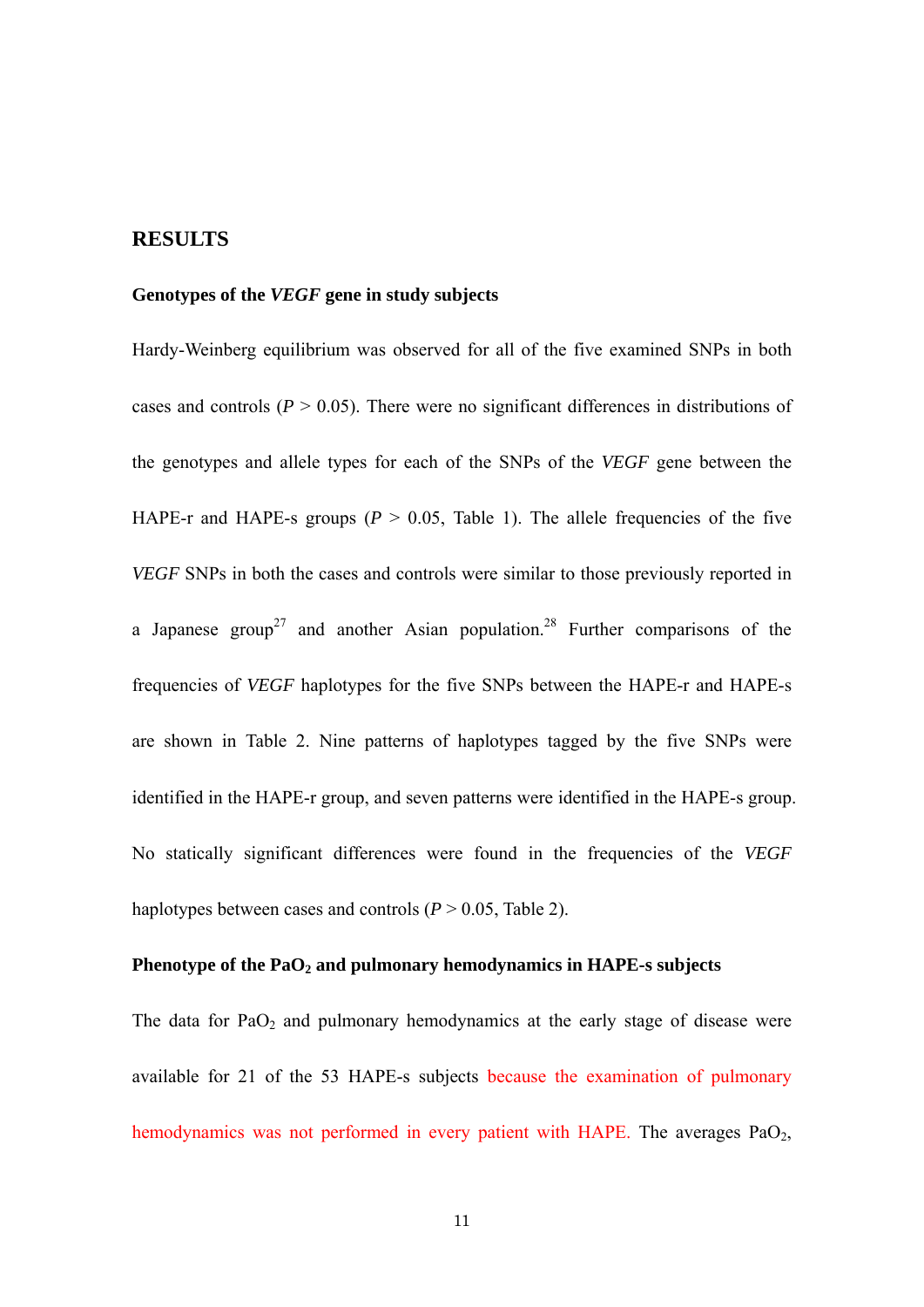mean PAP and PVRI were  $40.9 \pm 9.6$  Torr,  $28.4 \pm 8.1$  mmHg and  $4.7 \pm 2.5$ mmHg·L<sup>-1</sup>·min<sup>-1</sup>·m<sup>-2</sup>, respectively, which were abnormal compared to the standard normal values of  $> 60$  Torr,  $< 25$  mmHg and  $< 2.5$  mmHg·L<sup>-1</sup>·min<sup>-1</sup>·m<sup>-2</sup>, respectively, in our hospital. The  $PaO<sub>2</sub>$ , mean PAP, and PVRI at early stage of disease did not show any significant differences between subgroups divided by the allele type of the tested SNPs in *VEGF* gene (Table 3).

## **DISCUSSION**

We examined five SNPs of the *VEGF* gene that were suggested in previous studies to be functional in regulating VEGF mRNA in lung tissue and modifying VEGF concentrations in systemic circulation.<sup>20-23, 27,28</sup> We did not observe association of any of the five SNPs of *VEGF* with HAPE susceptibility in either genotypes or allele types. Correspondingly, no association between the identified haplotypes and susceptibility to HAPE was found. Moreover, the  $PaO<sub>2</sub>$  and pulmonary hemodynamics data at the onset of HAPE were not associated with any of the examined SNPs in HAPE-s subjects.

The subjects in both the case and control groups were all Japanese, thus believed to be a homogenous population without population stratification. The allele frequencies of the five *VEGF* SNPs in both groups in the current investigation were similar to those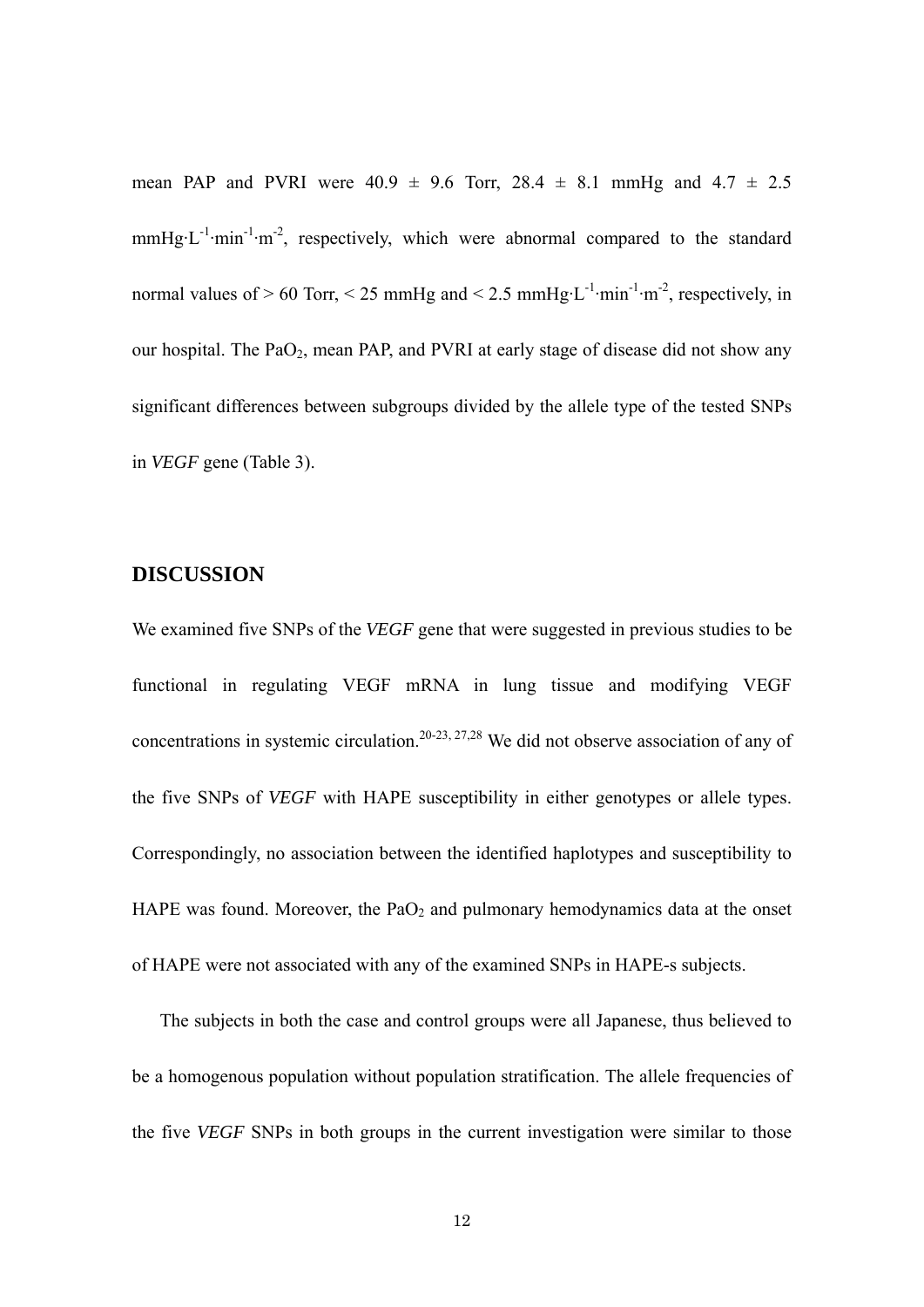reported previously in another Japanese group.<sup>27</sup> In addition, the present study used the allelic discrimination assay to demonstrate allelic discrimination with a computerized system. This genotyping system permits the analysis of DNA samples with high sample-to-sample reproducibility. The confidence level of the automated allele calls was reported to be 99.7%. Therefore, we consider that the experimental results are reliable and valid.

Acute hypoxia increases gene expressions of VEGF and its receptor in lung tissue.6,7,10,29 Hypoxia promotes oxidative base modifications in the promoter of *VEGF*  gene in pulmonary artery endothelial cells.<sup>30</sup> However, a recent human study revealed that, in contrary to *in vitro* studies, hypoxia decreases plasma VEGF concentrations in healthy humans,<sup>31</sup> suggesting that systemic VEGF concentration might be regulated differently than its expression on the cellular basis. Although various *in vitro* studies have verified the impact of hypoxia on *VEGF* gene expression, no such hypoxic impact on circulating VEGF levels in humans has been found. High altitude studies regarding the altered systemic levels of VEGF in humans exposed to high altitude remain inconclusive; some authors have reported enhancing effects of hypoxic condition on VEGF blood concentrations,<sup>16,17</sup> whereas others either found a lack of change<sup>13,15</sup> or a decrease.14,31 In addition, Dorward, et al performed serial measurements of plasma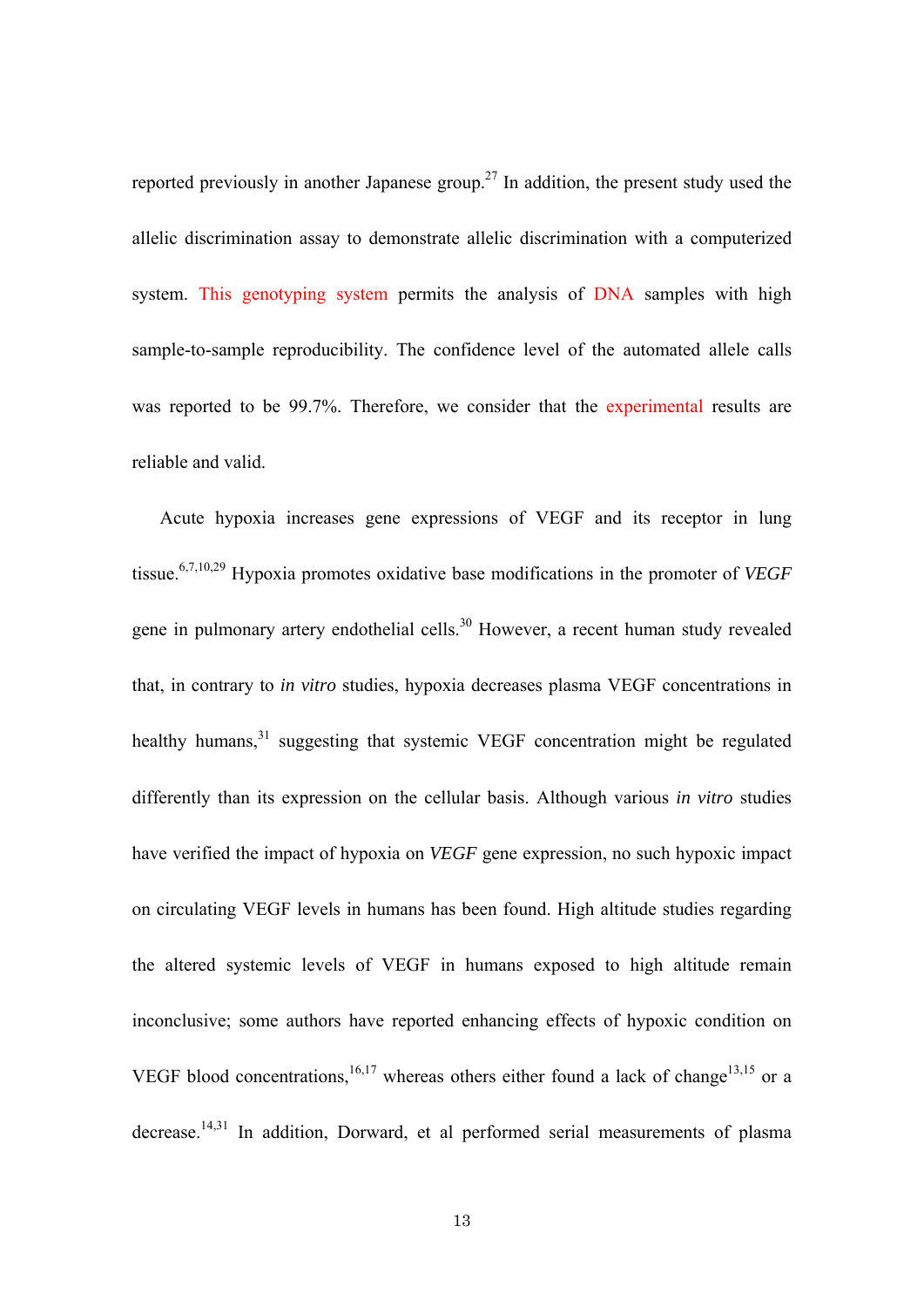VEGF levels in 38 healthy lowlanders at 3,650 m after 4-5 days of acclimatization and then 6 hours, 3 and 7 days after arriving at 5,200 m, and found an increase in plasma VEGF levels during acclimatization to high altitude.<sup>18</sup> Their results did not support the conventional hypothesis that circulating unbound VEGF is an important component of the pathogenesis of acute mountain sickness, but rather suggested that VEGF is involved in acclimatization to high altitude.18 In our previous study, we also reported that the levels of VEGF in both the venous serum and bronchoalveolar lavage fluid of patients with HAPE were significantly higher during the recovery stage than upon admission to the hospital.<sup>14</sup> We suspected that VEGF was probably destroyed in the lung of HAPE patients and it appeared less likely to have a critical function in the pathogenesis of HAPE, but rather an important role in the repair process for the impaired cell layer due to its biological functions in mitogen and angiogenesis.<sup>14</sup> The current study provides genetic evidence in agreement with our previous proposal that VEGF does not have a pathological role in the pathogenesis of HAPE, but probably plays a part in recovering of HAPE or acclimatization to high altitude.

Evidence is accumulating to prove that HAPE is a pressure-induced leak pulmonary edema.<sup>32</sup> HAPE is thought to be caused by exaggerated hypoxic pulmonary vasoconstriction associated with decreased bioavailability of nitric oxide in the lungs.<sup>33</sup>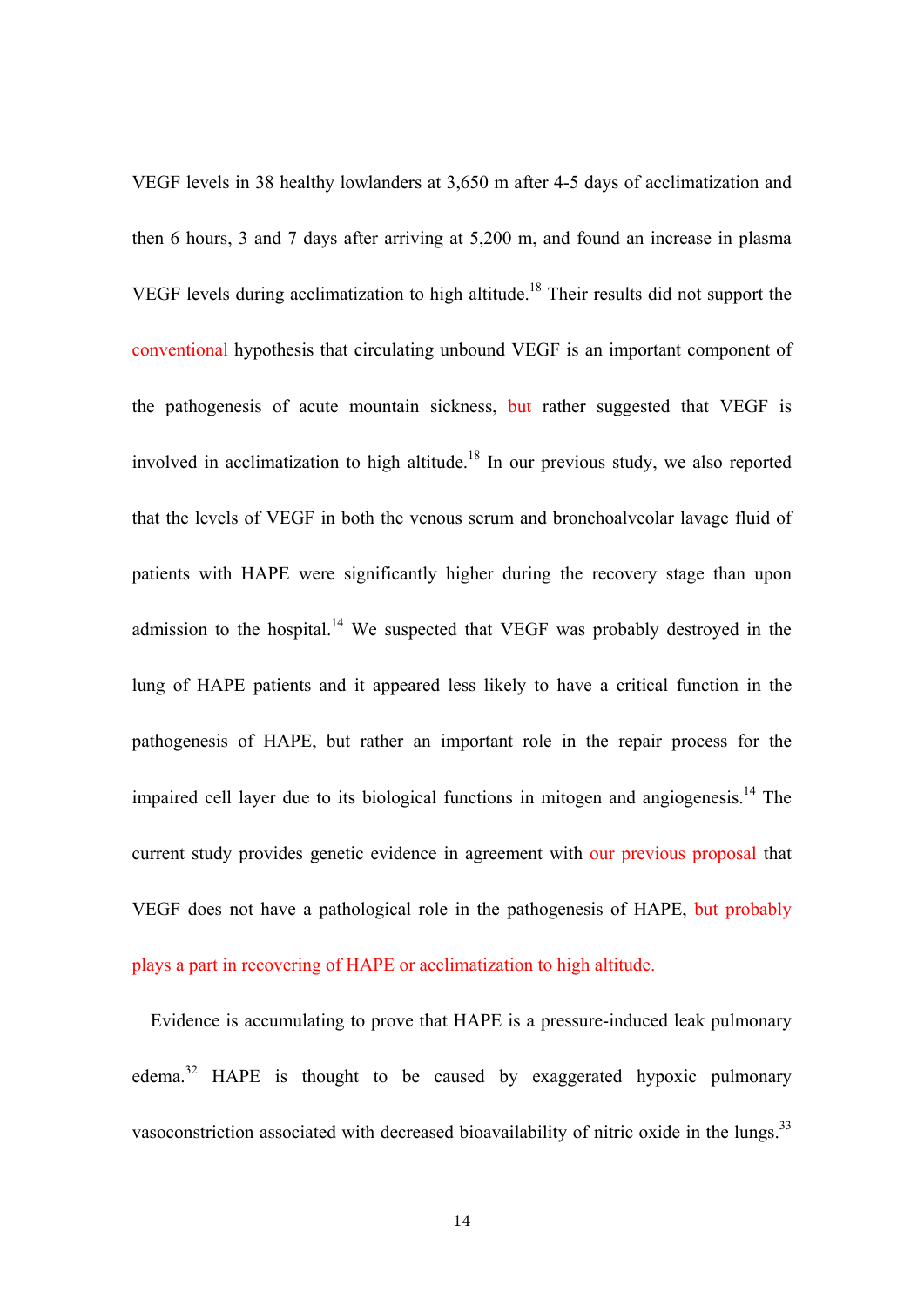The inhomogenous exaggerated hypoxic pulmonary vasoconstriction<sup>34</sup> can cause elevated pulmonary capillary pressure,  $35$  which leads to high pressure and flow in affected areas, consequent mechanical over-distention of pulmonary capillaries, and subsequent injury of the blood-gas barriers.<sup>36</sup> This pathogenesis causes extravasation of fluid, plasma proteins, and blood cells into the interstitial and alveolar spaces.<sup>37</sup> All these studies $32-37$  strongly suggest that the hypoxic pulmonary vasoconstriction other than capillary permeability is the critical primary contributor to the pathogenesis of HAPE, although the capillary permeability may exacerbate the pathological process of pulmonary edema.38 Whilst the biological function of VEGF has little involvement with pulmonary vasoconstriction but mainly plays a role in powerful angiogenic mitogen and endothelial permeability. Additionally, in our study the examined SNPs of *VEGF* gene were not associated with the  $PaO<sub>2</sub>$ , mean PAP and PVRI in the 21 patients with HAPE. In view of these considerations, it is not surprise that our results did not evidence any associations of the *VEGF* gene polymorphisms with the susceptibility to HAPE.

The genomic DNA was extracted from the whole blood in all of our subjects; however, the plasma was only collected in our recent subjects so that the plasma VEGF concentration was not available for all subjects in this study. So we were unable to examine the association of the *VEGF* gene SNPs with systemic circulating VEGF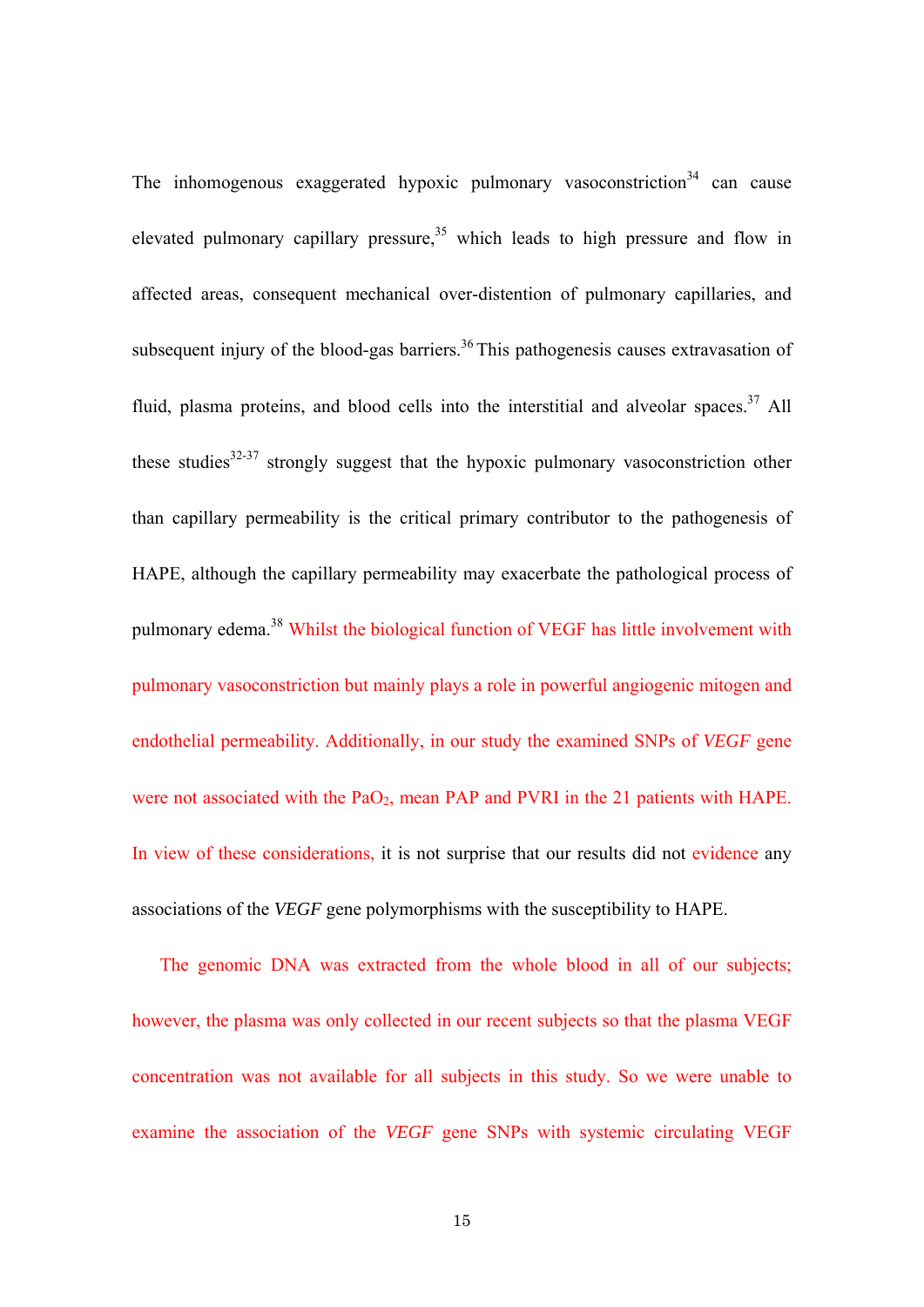concentrations. Another limitation is that the present sample size is relatively small for a genetic case-control association study compared to other case-control studies for common diseases such as type 2 diabetes<sup>27</sup> and breast cancer.<sup>28</sup> However, HAPE is a rare disease that occurs only in susceptible people who are rapidly ascending to high altitudes. Recently, effective mountaineering education in Japan has assisted in alerting susceptible individuals to the early symptoms of HAPE (by AMS score<sup>25</sup>) and enabling them to decide to descend immediately if risky symptoms appear during mountaineering. The present sample size is the most we could obtain in our hospital at present time. We expect to extend the present study to examine the association of the SNPs of *VEGF* gene with systemic VEGF levels to confirm the results in a larger sample size in future study.

In conclusion, we found no evidence that these functional SNPs of the *VEGF* gene are associated with susceptibility to HAPE in a Japanese population. In addition, these SNPs of the *VEGF* gene are not associated with the decreased PaO<sub>2</sub> and increased mean PAP and PVRI levels observed in patients with HAPE at the early stages of the disease. Although no relationship between the SNPs of *VEGF* gene and the susceptibility to HAPE was found, we could not exclude the possibility that VEGF plays an important role in the recovering of HAPE or the acclimatization to high altitude.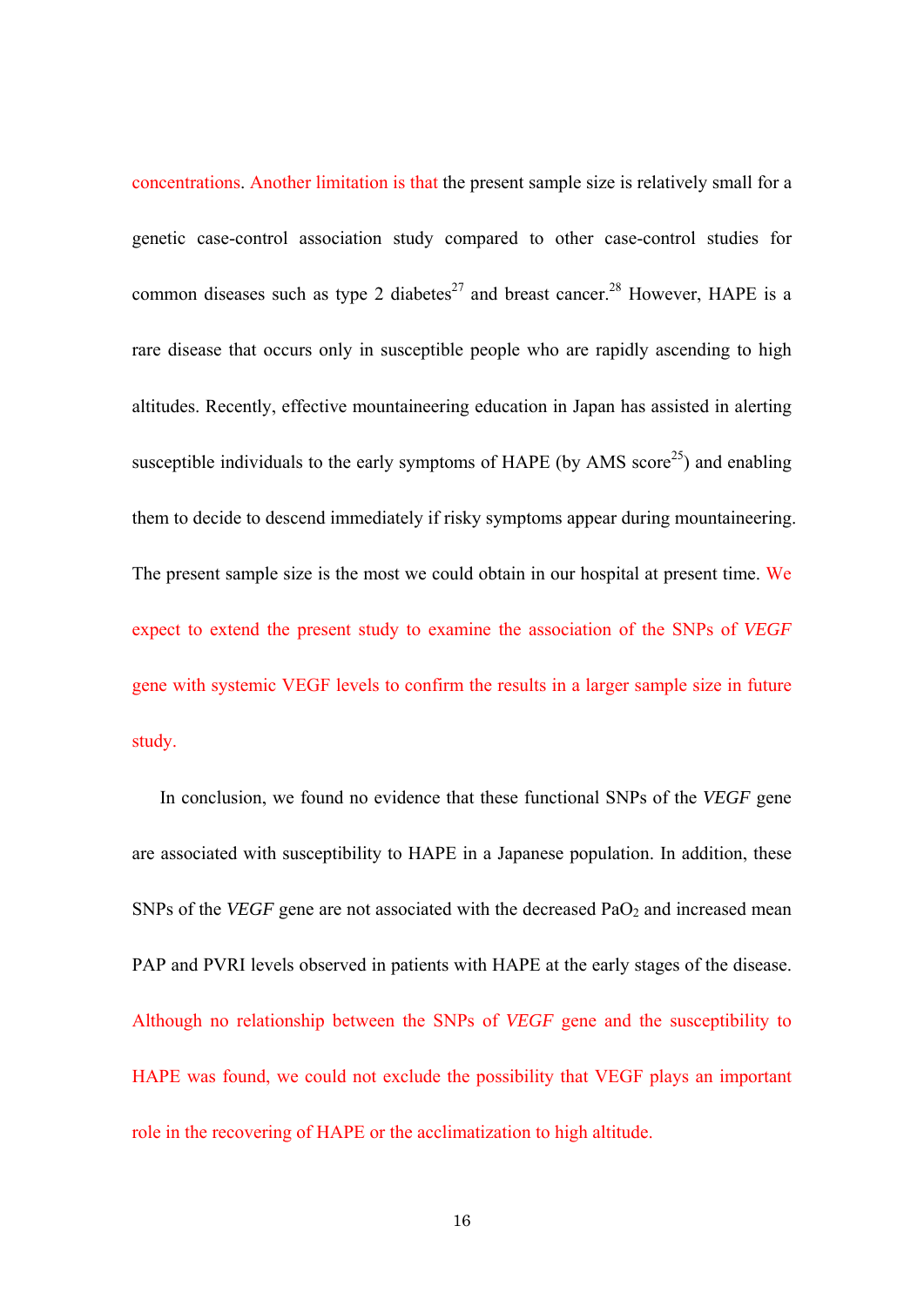# **ACKNOWLEDGMENTS**

This study was supported in part by a Grant-in-Aid for Scientific Research (C), No. 19590887, from the Japan Society for the Promotion of Science. We gratefully acknowledge Dr. Toshio Kobayashi for his support throughout the study and important comments to the manuscript.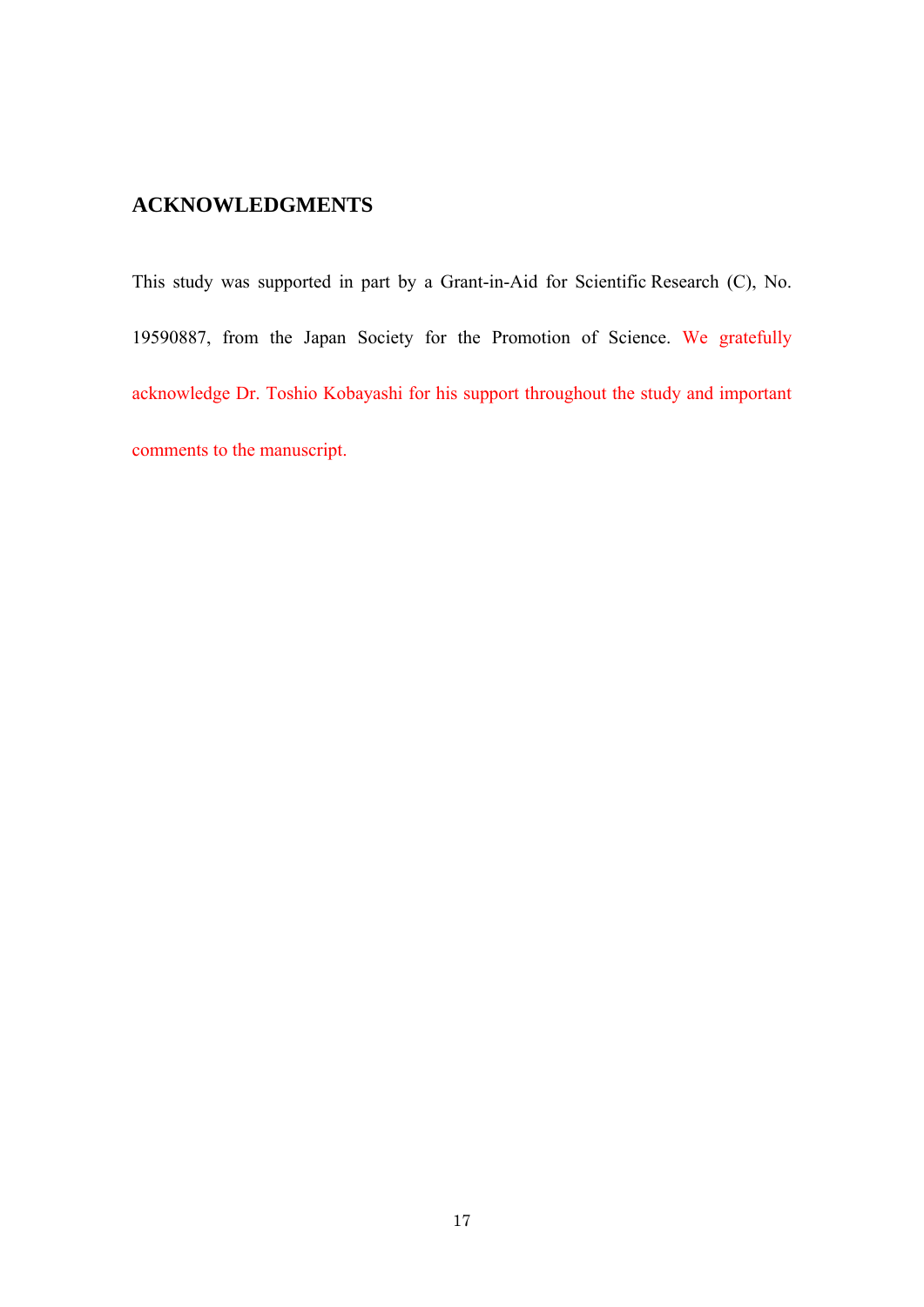## **REFERENCES**

- 1. Hackett PH, Roach RC. High-altitude illness. *N. Engl. J. Med.* 2001; **345**: 107-114.
- 2. Gibbs JS. Pulmonary hemodynamics: implications for high altitude pulmonary edema (HAPE). A review. *Adv. Exp. Med. Biol.* 1999; **474**: 81-91.
- 3. Hackett P, Rennie D. High-altitude pulmonary edema. *JAMA* 2002; **287**: 2275-2278.
- 4. Hanaoka M, Kubo K, Yamazaki Y, Miyahara T, Matsuzawa Y, *et al*. Association of high-altitude pulmonary edema with the major histocompatibility complex. *Circulation* 1998; **97**: 1124-1128.
- 5. Mortimer H, Patel S, Peacock AJ. The genetic basis of high-altitude pulmonary oedema. *Pharmacol. Ther.* 2004; **101**: 183-192.
- 6. Christou H, Yoshida A, Arthur V, Morita T, Kourembanas S. Increased vascular endothelial growth factor production in the lungs of rats with hypoxia-induced pulmonary hypertension. *Am. J. Respir. Cell Mol. Biol.* 1998; **18**: 768-776.
- 7. Levy AP, Levy NS, Wegner S, Goldberg MA. Transcriptional regulation of the rat vascular endothelial growth factor gene by hypoxia. *J. Biol. Chem.* 1995; **270**: 13333-13340.
- 8. Fehrenbach H, Kasper M, Haase M, Schuh D, Muller M. Differential immunolocalization of VEGF in rat and human adult lung, and in experimental rat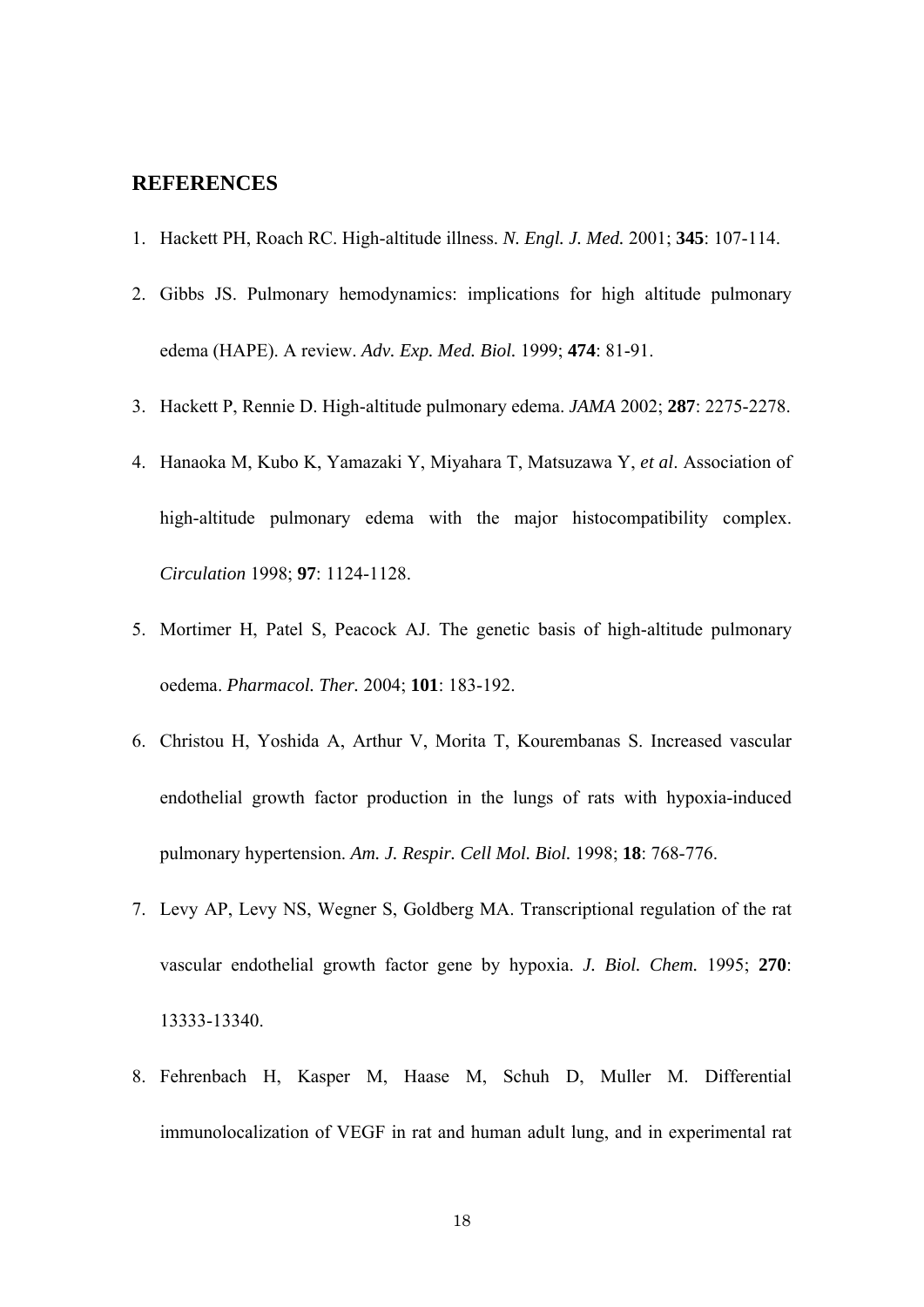lung fibrosis: light, fluorescence, and electron microscopy. *Anat. Rec.* 1999; **254**: 61-73.

- 9. Krenn K, Klepetko W, Taghavi S, Paulus P. Vascular endothelial growth factor increases pulmonary vascular permeability in cystic fibrosis patients undergoing lung transplantation. *Eur. J. Cardiothorac. Surg.* 2007; **32**: 35-41.
- 10. Pham I, Uchida T, Planes C, Ware LB, Kaner R *et al*. Hypoxia upregulates VEGF expression in alveolar epithelial cells in vitro and in vivo. *Am. J. Physiol. Lung Cell Mol. Physiol.* 2002; **283**: L1133-1142.
- 11. Pages G, Pouyssegur J. Transcriptional regulation of the vascular endothelial growth factor gene--a concert of activating factors. *Cardiovasc. Res.* 2005; **65**: 564-573.
- 12. Xu F, Severinghaus JW. Rat brain VEGF expression in alveolar hypoxia: possible role in high-altitude cerebral edema. *J. Appl. Physiol.* 1998; **85**: 53-57.
- 13. Pavlicek V, Marti HH, Grad S, Gibbs JS, Kol C *et al*. Effects of hypobaric hypoxia on vascular endothelial growth factor and the acute phase response in subjects who are susceptible to high-altitude pulmonary oedema. *Eur. J. Appl. Physiol.* 2000; **81**: 497-503.
- 14. Hanaoka M, Droma Y, Naramoto A, Honda T, Kobayashi T, Kubo K. Vascular endothelial growth factor in patients with high-altitude pulmonary edema. *J. Appl.*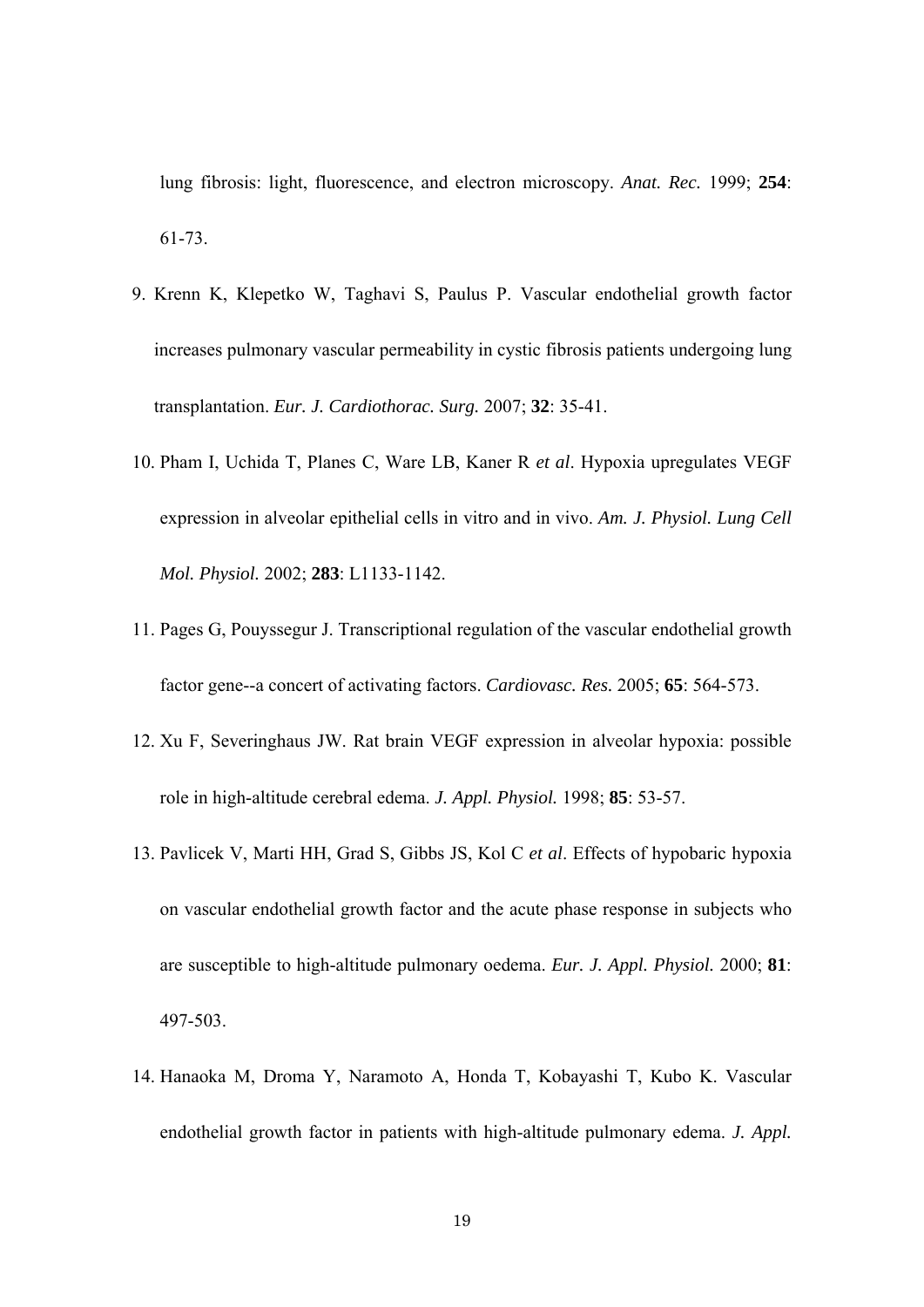*Physiol.* 2003; **94**: 1836-1840.

- 15. Maloney J, Wang D, Duncan T, Voelkel N, Ruoss S. Plasma vascular endothelial growth factor in acute mountain sickness. *Chest* 2000; **118**: 47-52.
- 16. Walter R, Maggiorini M, Scherrer U, Contesse J, Reinhart WH. Effects of high-altitude exposure on vascular endothelial growth factor levels in man. *Eur. J. Appl. Physiol.* 2001; **85**: 113-117.
- 17. Tissot van Patot MC, Leadbetter G, Keyes LE, Bendrick-Peart J, Beckey VE *et al*. Greater free plasma VEGF and lower soluble VEGF receptor-1 in acute mountain sickness. *J. Appl. Physiol.* 2005; **98**: 1626-1629.
- 18. Dorward DA, Thompson AA, Baillie JK, MacDougall M, Hirani N. Change in plasma vascular endothelial growth factor during onset and recovery from acute mountain sickness. *Respir. Med.* 2007; **101**: 587-594.
- 19. Vincenti V, Cassano C, Rocchi M, Persico G. Assignment of the vascular endothelial growth factor gene to human chromosome 6p21.3. *Circulation* 1996; **93**: 1493-1495.
- 20. Watson CJ, Webb NJ, Bottomley MJ, Brenchley PE. Identification of polymorphisms within the vascular endothelial growth factor (VEGF) gene: correlation with variation in VEGF protein production. *Cytokine* 2000; **12**: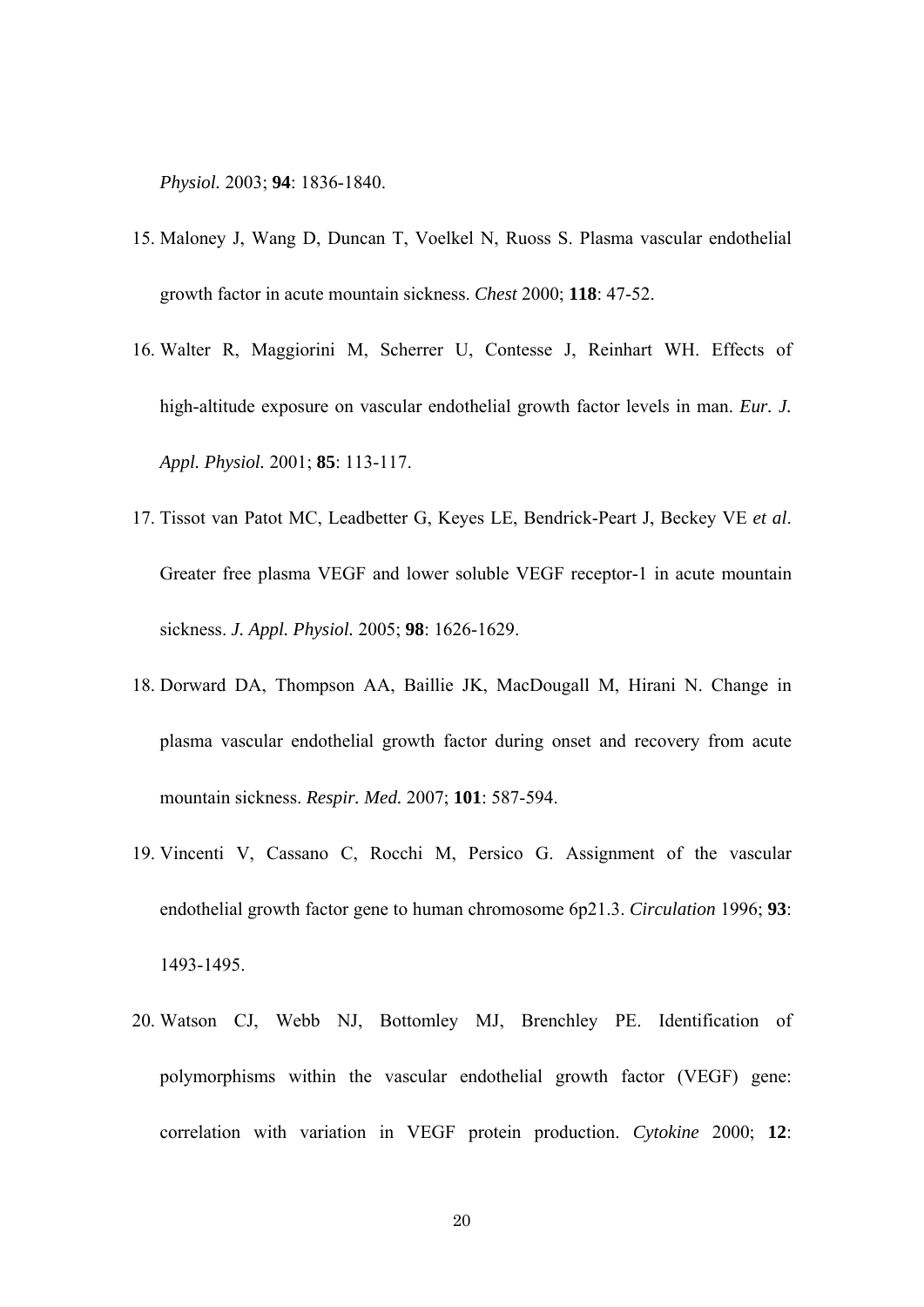1232-1235.

- 21. Stevens A, Soden J, Brenchley PE, Ralph S, Ray DW. Haplotype analysis of the polymorphic human vascular endothelial growth factor gene promoter. *Cancer Res.* 2003; **63**: 812-816.
- 22. Prior SJ, Hagberg JM, Paton CM, Douglass LW, Brown MD *et al*. DNA sequence variation in the promoter region of the VEGF gene impacts VEGF gene expression and maximal oxygen consumption. *Am. J. Physiol. Heart Circ. Physiol.* 2006; **290**: H1848-1855.
- 23. Renner W, Kotschan S, Hoffmann C, Obermayer-Pietsch B, Pilger E. A common 936 C/T mutation in the gene for vascular endothelial growth factor is associated with vascular endothelial growth factor plasma levels. *J. Vasc. Res.* 2000; **37:**  443-448.
- 24. Kobayashi T, Koyama S, Kubo K, Fukushima M, Kusama S. Clinical features of patients with high-altitude pulmonary edema in Japan. *Chest* 1987; **92**: 814-821.
- 25. Bartsch P, Roach R. Acute mountain sickness and high-altitude cerebral edema. In: Hornbein TF, Schoene RB, ed. High altitude: an exploration of human adaptation. New York: Basel: Marcel Dekker, 2001; 731-776.
- 26. World Medical Association Declaration of Helsinki: ethical principles for medical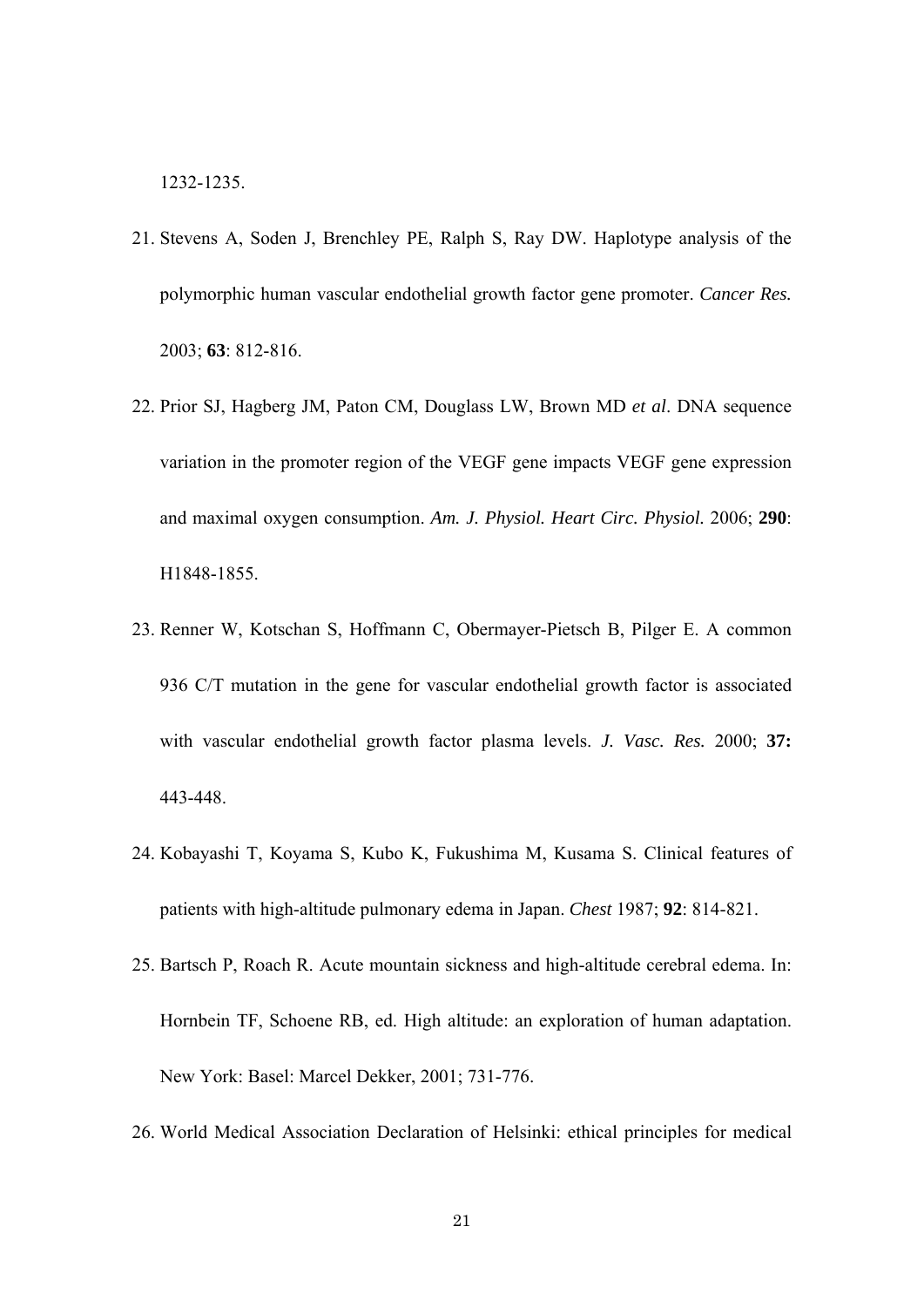research involving human subjects. *JAMA* 2000; **284**: 3043-3045.

- 27. Awata T, Inoue K, Kurihara S, Ohkubo T, Watanabe M *et al*. A common polymorphism in the 5'-untranslated region of the VEGF gene is associated with diabetic retinopathy in type 2 diabetes. *Diabetes* 2002; **51**: 1635-1639.
- 28. Kataoka N, Cai Q, Wen W, Shu XO, Jin F *et al*. Population-based case-control study of VEGF gene polymorphisms and breast cancer risk among Chinese women. *Cancer Epidemiol. Biomarkers Prev.* 2006; **15**: 1148-1152.
- 29. Tuder RM, Flook BE, Voelkel NF. Increased gene expression for VEGF and the VEGF receptors KDR/Flk and Flt in lungs exposed to acute or to chronic hypoxia. Modulation of gene expression by nitric oxide. *J. Clin. Invest.* 1995; **95**: 1798-1807.
- 30. Grishko V, Solomon M, Breit JF, Killilea DW, Ledoux SP *et al*. Hypoxia promotes oxidative base modifications in the pulmonary artery endothelial cell VEGF gene. *Faseb J.* 2001; **15**: 1267-1269.
- 31. Oltmanns KM, Gehring H, Rudolf S, Schultes B, Hackenberg C *et al*. Acute hypoxia decreases plasma VEGF concentration in healthy humans. *Am. J. Physiol. Endocrinol. Metab.* 2006; **290:** E434-439.
- 32. Dehnert C, Berger MM, Mairbaurl H, Bartsch P. High altitude pulmonary edema: a pressure-induced leak. *Respir. Physiol. Neurobiol.* 2007; **158**: 266-273.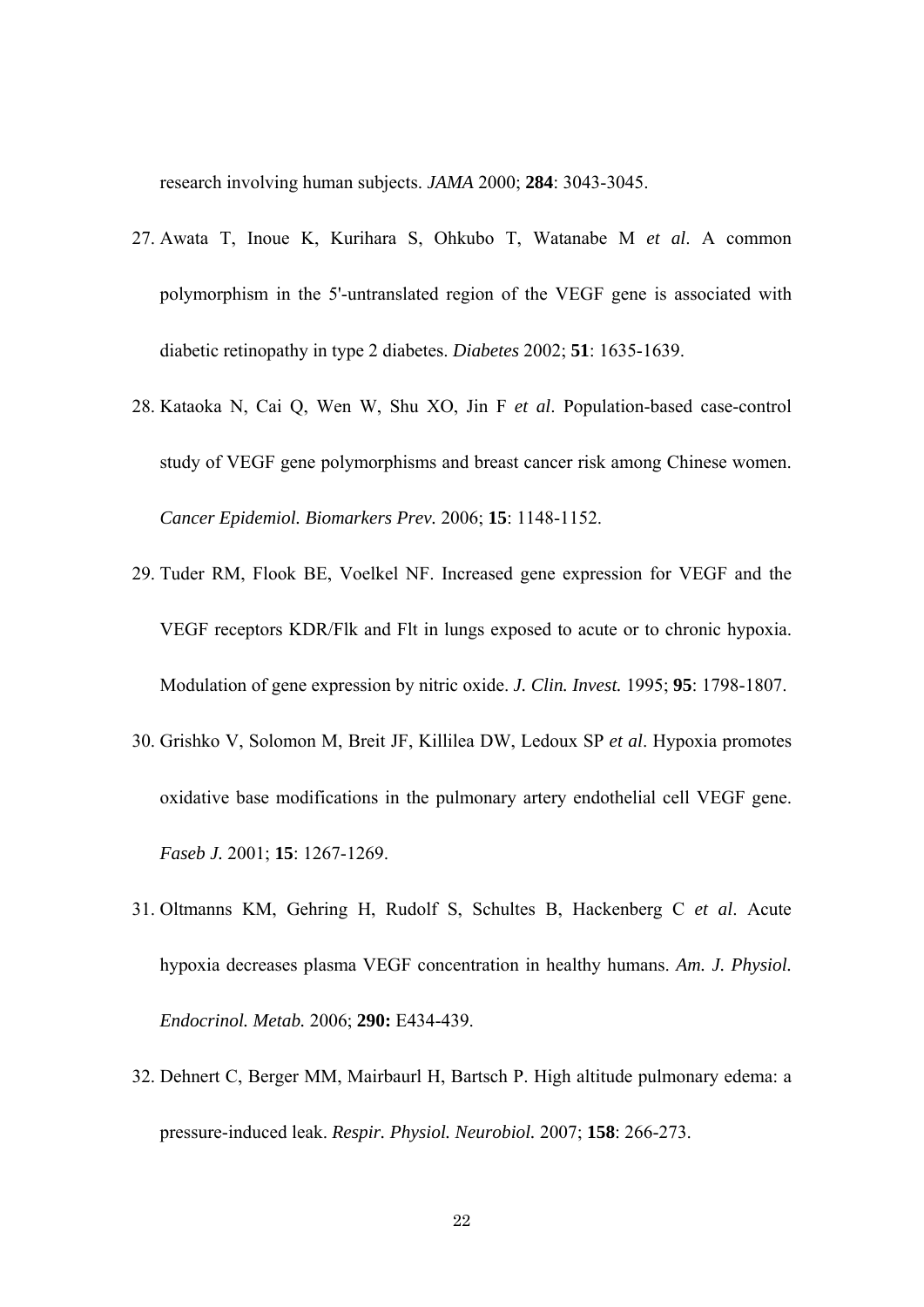- 33. Duplain H, Sartori C, Lepori M, Egli M, Allemann Y *et al*. Exhaled nitric oxide in high-altitude pulmonary edema: role in the regulation of pulmonary vascular tone and evidence for a role against inflammation. *Am. J. Respir. Crit. Care Med.* 2000; **162**: 221-224.
- 34. Hanaoka M, Tanaka M, Ge RL, Droma Y, Ito A *et al*. Hypoxia-induced pulmonary blood redistribution in subjects with a history of high-altitude pulmonary edema. *Circulation* 2000; **101**: 1418-1422.
- 35. Maggiorini M, Melot C, Pierre S, Pfeiffer F, Greve I *et al*. High-altitude pulmonary edema is initially caused by an increase capillary pressure. *Circulation* 2001; **103**: 2078-2083.
- 36. West JB, Tsukimoto K, Mathieu-Costello O, Prediletto R. Stress failure in pulmonary capillaries. *J. Appl. Physiol.* 1991; **70**: 1731-1742.
- 37. Swenson ER, Maggiorini M, Mongovin S, Gibbs JS, Greve I *et al*. Pathogenesis of high-altitude pulmonary edema: inflammation is not an etiologic factor. *JAMA* 2002; **287**: 2228-2235.
- 38. Robert JK, Ronald GC. Pathogenesis of high altitude pulmonary edema: Does alveolar epithelial lining fluid vascular endothelial growth factor exacerbate capillary leak? *High. Alt. Med. Biol.* 2004, **5**: 399-409.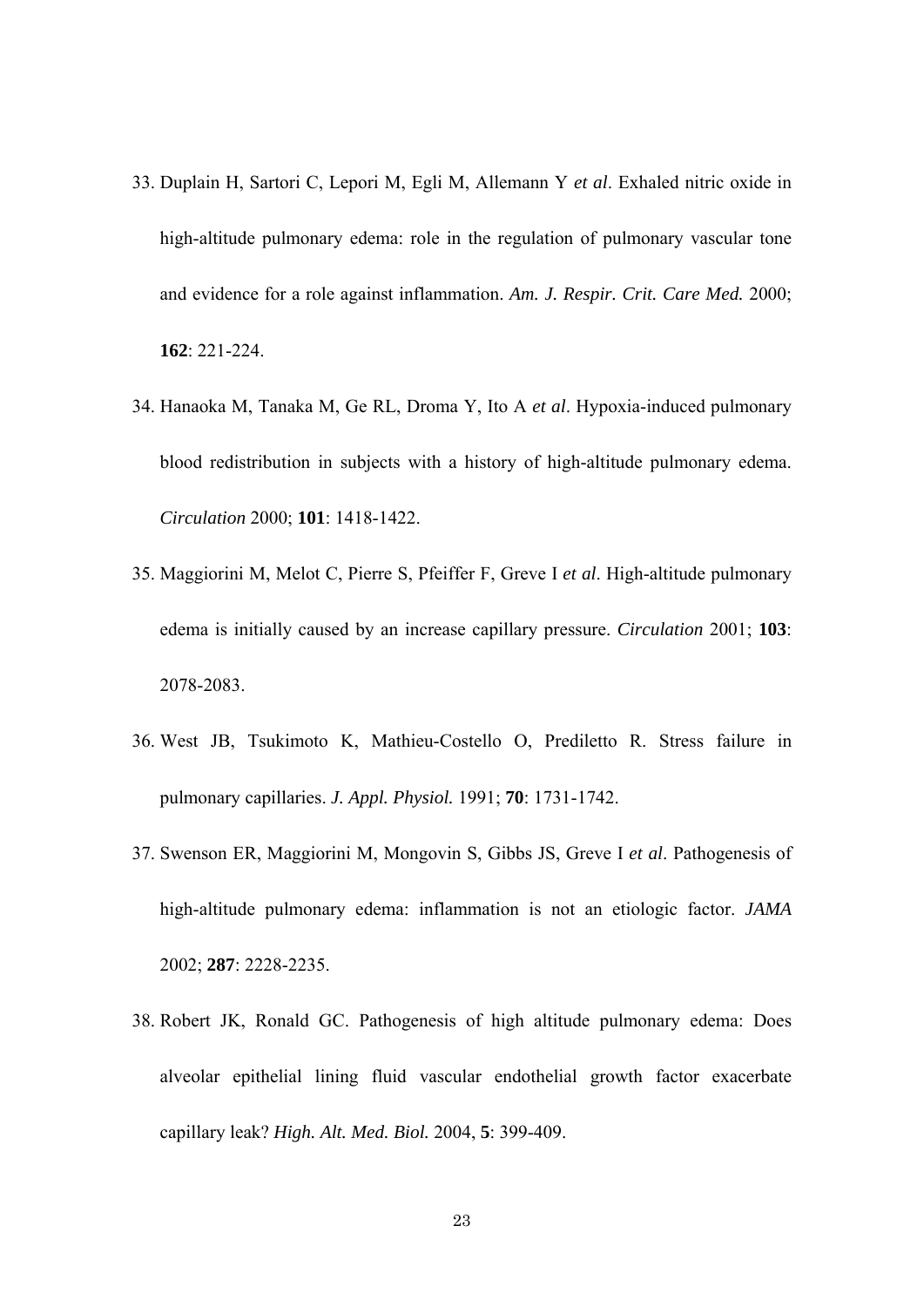# **FIGURE LEGEND**

**Figure 1** Structure of *VEGF* gene. The human *VEGF* gene is located on chromosome 6p21.3 and consists of eight exons. The arrow indicates the position of the single nucleotide polymorphism (SNP) examined in the current study. The solid box indicates exon and the opened box indicates intron, with the numeral indicating the length in base pair (bp). The numeral on dot-line indicates the length (bp) between two tested SNPs.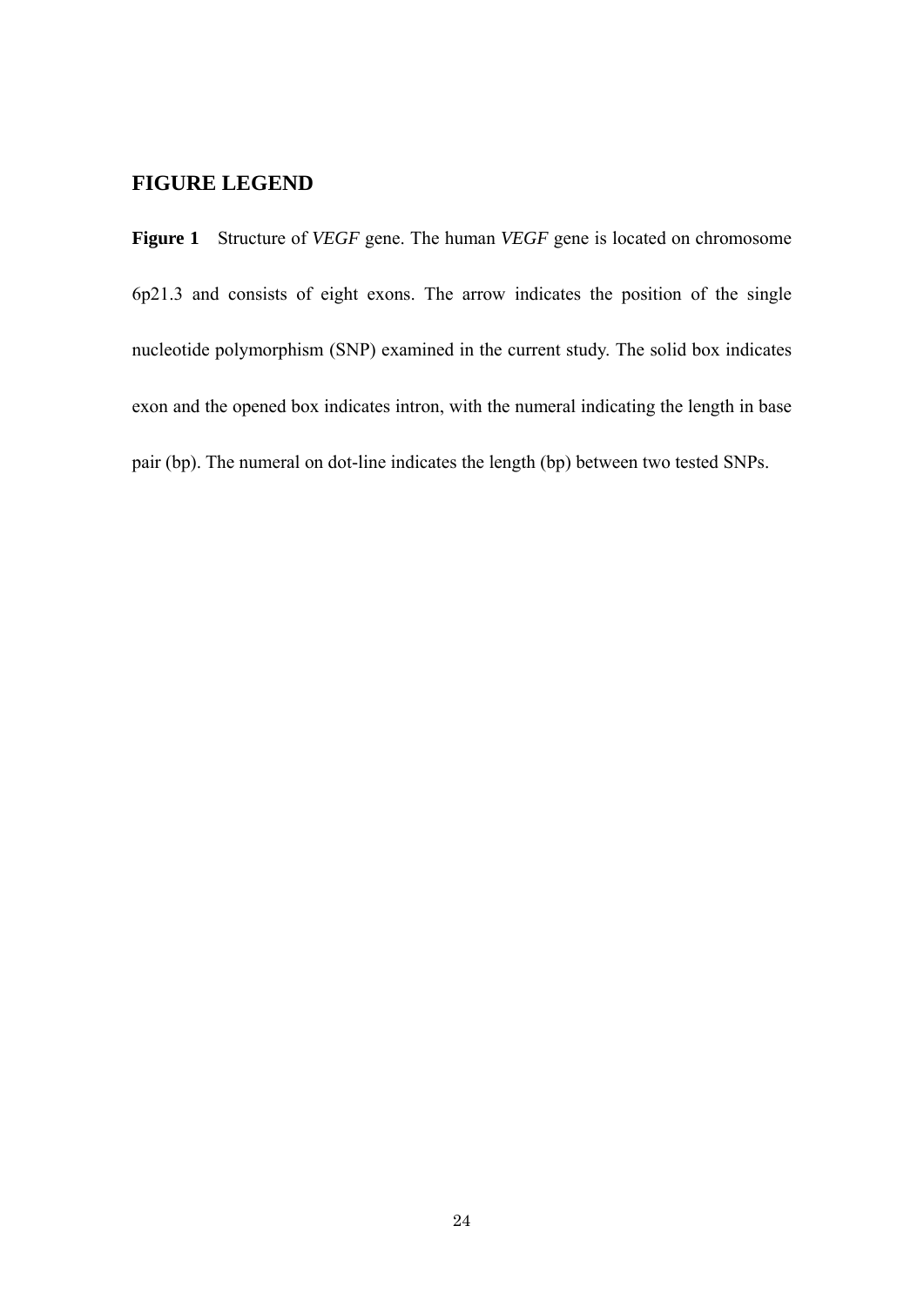| $\mathcal{L}_{\mathcal{I}}$ . The principality of $\mathcal{I}$      |               |              |       |  |  |
|----------------------------------------------------------------------|---------------|--------------|-------|--|--|
| Genotype or Allele type HAPE-r $(n = 69)$ HAPE-s $(n = 53)$ P value* |               |              |       |  |  |
| rs699947, promoter                                                   |               |              |       |  |  |
| $-2578CC$                                                            | $30(43.5\%)$  | $27(50.9\%)$ | 0.686 |  |  |
| $-2578CA$                                                            | 34 (49.3%)    | 22 (41.5%)   |       |  |  |
| $-2578AA$                                                            | $5(7.2\%)$    | $4(7.6\%)$   |       |  |  |
| $-2578C$                                                             | 94 (68.1%)    | 76 (71.7%)   | 0.546 |  |  |
| $-2578A$                                                             | 44 (31.9%)    | $30(28.3\%)$ |       |  |  |
| rs1570360, promoter                                                  |               |              |       |  |  |
| $-1154GG$                                                            | 50 (72.5%)    | 39 (73.6%)   | 0.939 |  |  |
| $-1154GA$                                                            | $17(24.6\%)$  | $12(22.6\%)$ |       |  |  |
| $-1154AA$                                                            | $2(2.9\%)$    | $2(3.8\%)$   |       |  |  |
| $-1154G$                                                             | $117(84.8\%)$ | 90 (84.9%)   | 0.979 |  |  |
| $-1154A$                                                             | $21(15.2\%)$  | $16(15.1\%)$ |       |  |  |
| rs833061, promoter                                                   |               |              |       |  |  |
| $-460TT$                                                             | 30 (43.5%)    | $27(50.9\%)$ | 0.686 |  |  |
| $-460$ TC                                                            | 34 (49.3%)    | 22 (41.5%)   |       |  |  |

polymorphisms of *VEGF* gene in HAPE-r and HAPE-s subjects

**Table 1** Distributions of the allele types and genotypes of the single nucleotide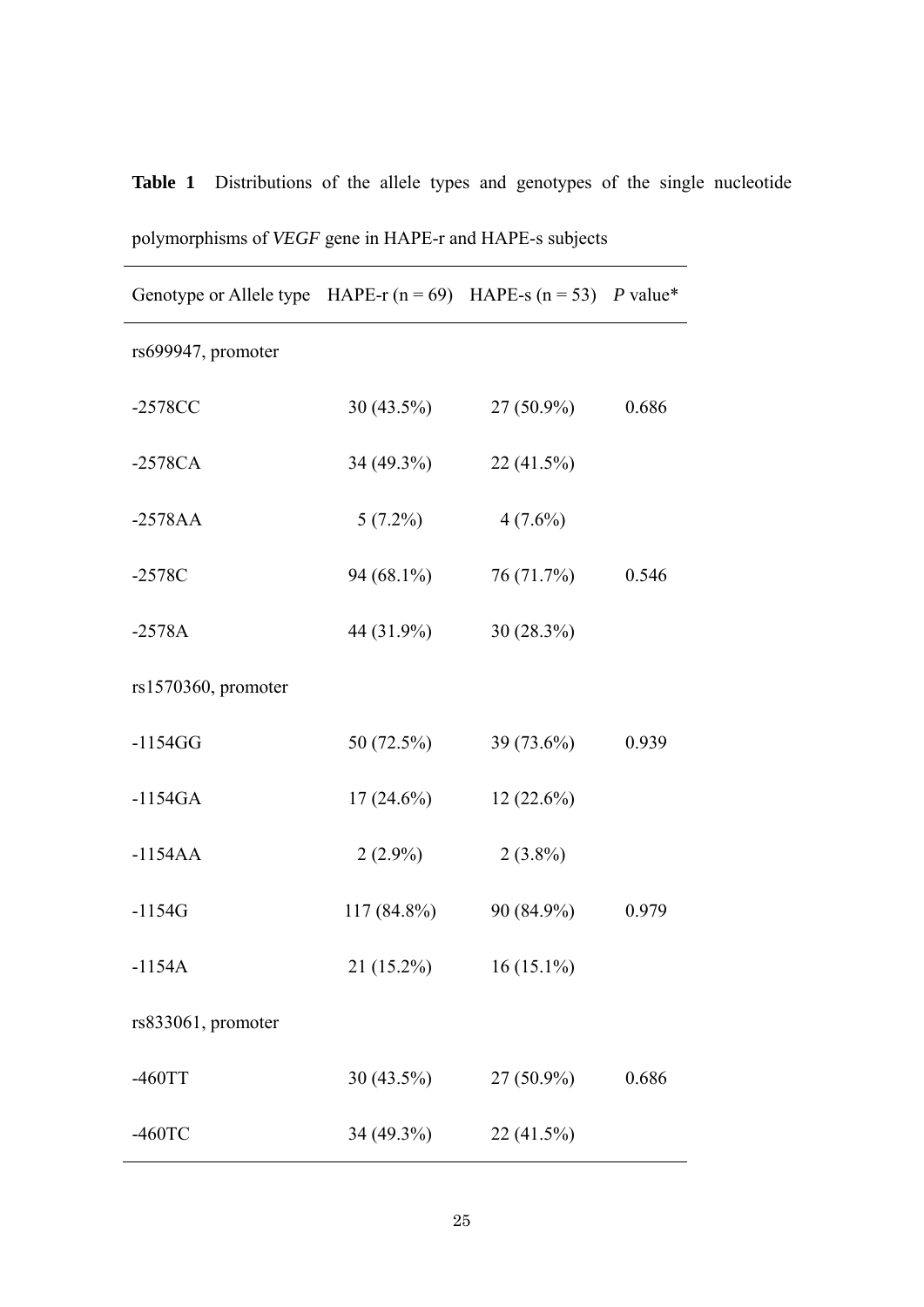| $-460CC$          | $5(7.2\%)$    | $4(7.6\%)$    |       |
|-------------------|---------------|---------------|-------|
| $-460T$           | 94 $(68.1\%)$ | 76(71.7%)     | 0.546 |
| $-460C$           | 44 (31.9%)    | $30(28.3\%)$  |       |
| rs2010963, 5'-UTR |               |               |       |
| $+405GG$          | 24 (34.8%)    | 13(24.5%)     | 0.198 |
| $+405$ GC         | $36(52.2\%)$  | $27(51.0\%)$  |       |
| $+405CC$          | $9(13.0\%)$   | $13(24.5\%)$  |       |
| $+405G$           | 84 (60.9%)    | 53 (50%)      | 0.089 |
| $+405C$           | 54 (39.1%)    | 53 (50%)      |       |
| rs3025039, 3'-UTR |               |               |       |
| 936CC             | 42 (60.9%)    | 35 $(66.0\%)$ | 0.770 |
| 936CT             | $25(36.2\%)$  | $16(30.2\%)$  |       |
| 936TT             | $2(2.9\%)$    | $2(3.8\%)$    |       |
| 936C              | 109 (79.0%)   | 86 (81.1%)    | 0.678 |
| 936T              | 29 (21.0%)    | 20 (18.9%)    |       |

HAPE-r, high-altitude pulmonary edema resistant subjects; HAPE-s, HAPE susceptible subjects; UTR, untranslated region; VEGF, vascular endothelial growth factor.

\**P* values (two-tailed) were calculated using  $\chi^2$  test with 3 x 2 contingency table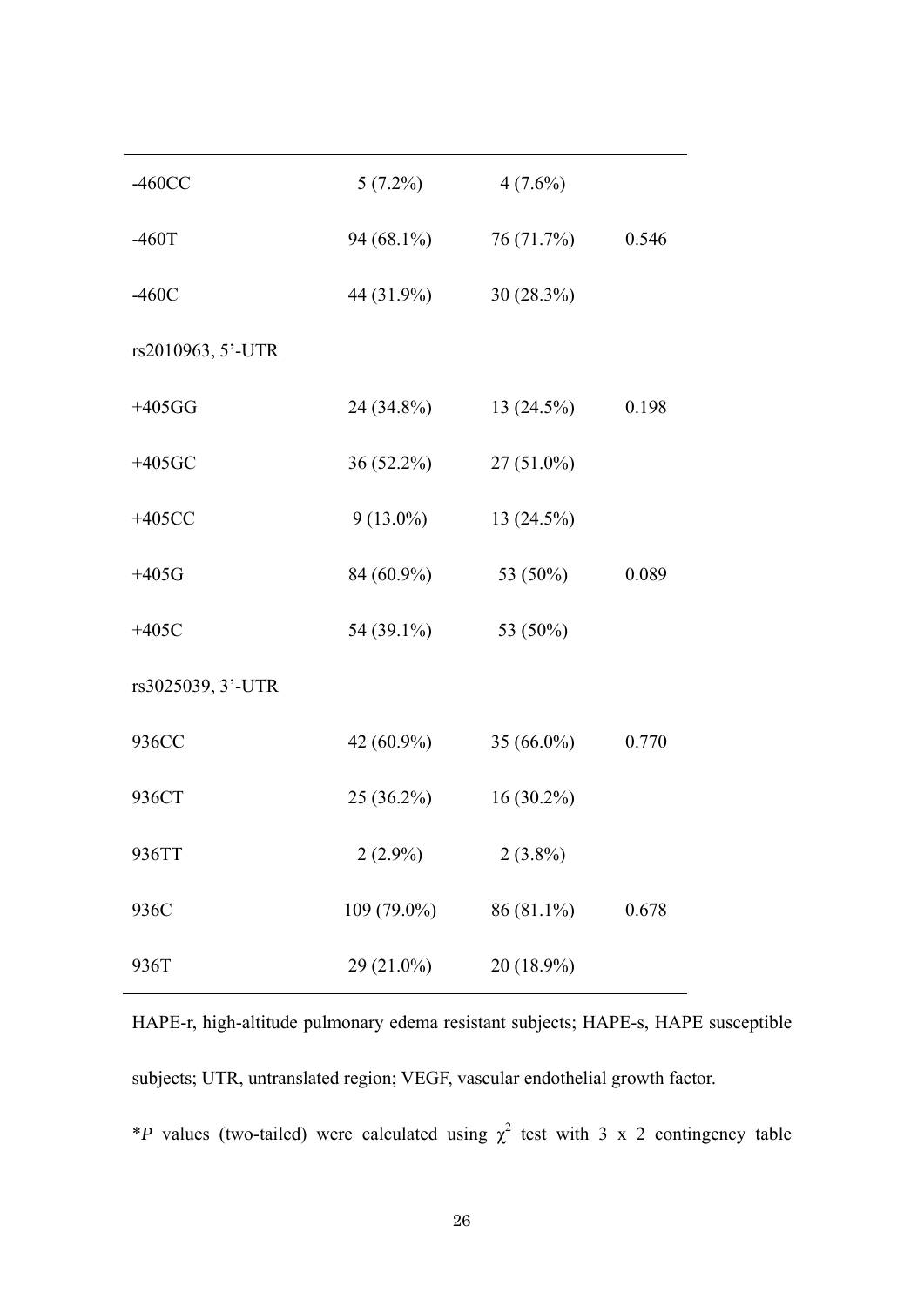(genotype:  $df = 2$ ) or 2 x 2 contingency table (allele type:  $df = 1$ ).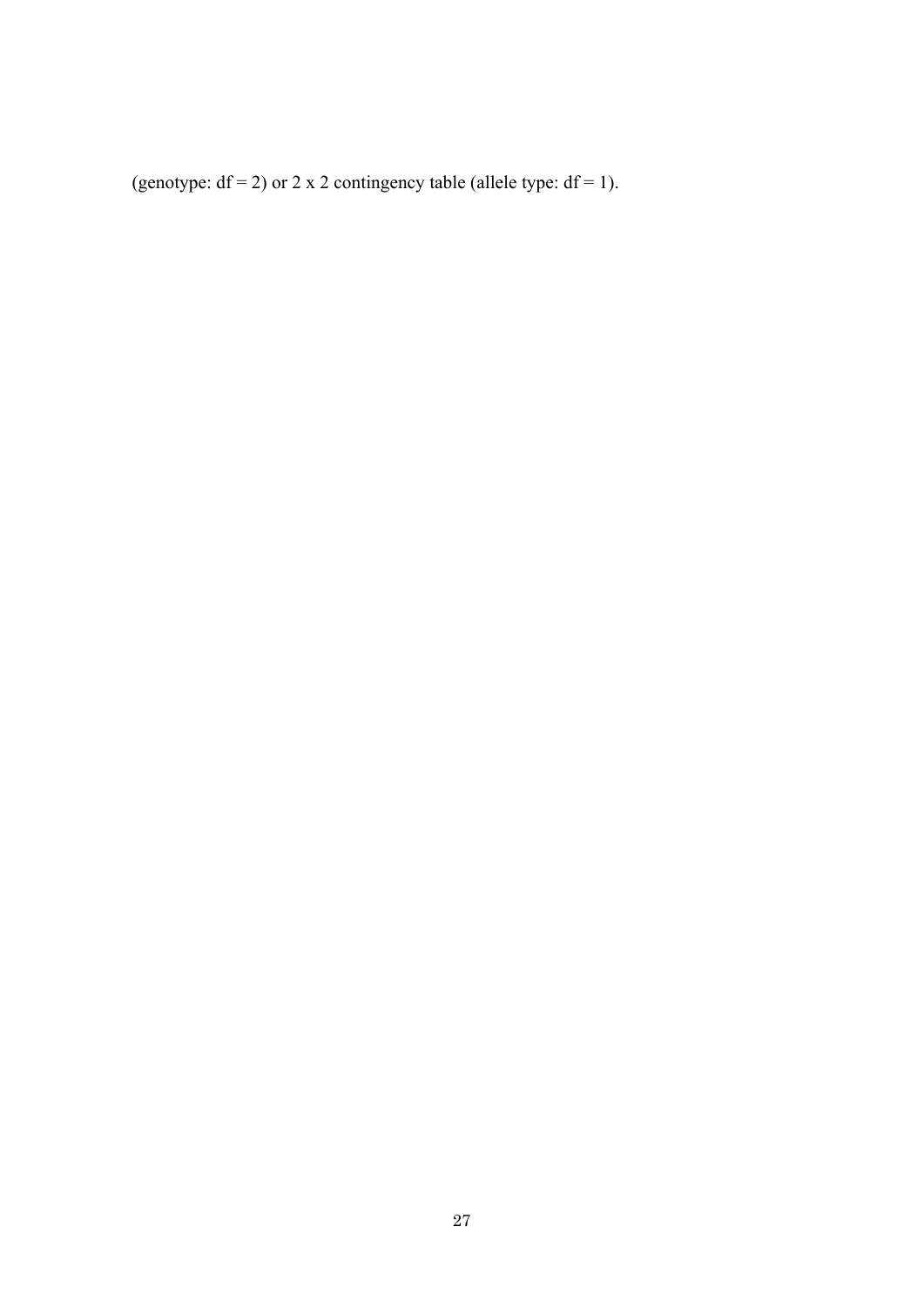| No.   | rs699947      |                                          |               |               | rs1570360 rs833061 rs2010963 rs3025039 | Frequency |                      | $\boldsymbol{P}$ |
|-------|---------------|------------------------------------------|---------------|---------------|----------------------------------------|-----------|----------------------|------------------|
|       |               | -2578C>A -1154G>A -460T>C +405G>C 936C>T |               |               |                                        |           | HAPE-r HAPE-s value* |                  |
| #1    | $\mathcal{C}$ | G                                        | T             | $\mathcal{C}$ | $\mathcal{C}$                          | 0.294     | 0.395                | 0.098            |
| #2    | $\mathcal{C}$ | G                                        | $\mathbf T$   | G             | $\mathcal{C}$                          | 0.265     | 0.217                | 0.387            |
| #3    | $\mathbf{A}$  | G                                        | $\mathcal{C}$ | G             | $\mathbf C$                            | 0.138     | 0.090                | 0.248            |
| #4    | $\mathcal{C}$ | G                                        | $\mathbf T$   | $\mathcal{C}$ | T                                      | 0.098     | 0.105                | 0.857            |
| #5    | $\mathbf{A}$  | $\mathbf{A}$                             | $\mathcal{C}$ | G             | $\mathbf C$                            | 0.085     | 0.110                | 0.511            |
| #6    | $\mathbf{A}$  | $\mathbf{A}$                             | $\mathcal{C}$ | G             | T                                      | 0.058     | 0.041                | 0.548            |
| #7    | $\mathbf{A}$  | G                                        | $\mathcal{C}$ | G             | $\mathbf T$                            | 0.038     | 0.042                | 0.874            |
| $\#8$ | $\mathcal{C}$ | G                                        | $\mathbf T$   | G             | T                                      | 0.016     | $\boldsymbol{0}$     | 0.191            |
| #9    | $\mathcal{C}$ | $\mathbf{A}$                             | $\mathbf T$   | G             | $\mathcal{C}$                          | 0.009     | $\boldsymbol{0}$     | 0.327            |

**Table 2** Frequencies of haplotypes tagged by the five polymorphisms of *VEGF* gene

in HAPE-r and HAPE-s subjects

HAPE-r, high-altitude pulmonary edema resistant subjects; HAPE-s, HAPE susceptible subjects; VEGF, vascular endothelial growth factor.

\**P* values (two-tailed) were calculated using  $\chi^2$  test with 2 x 2 contingency table (df =

1).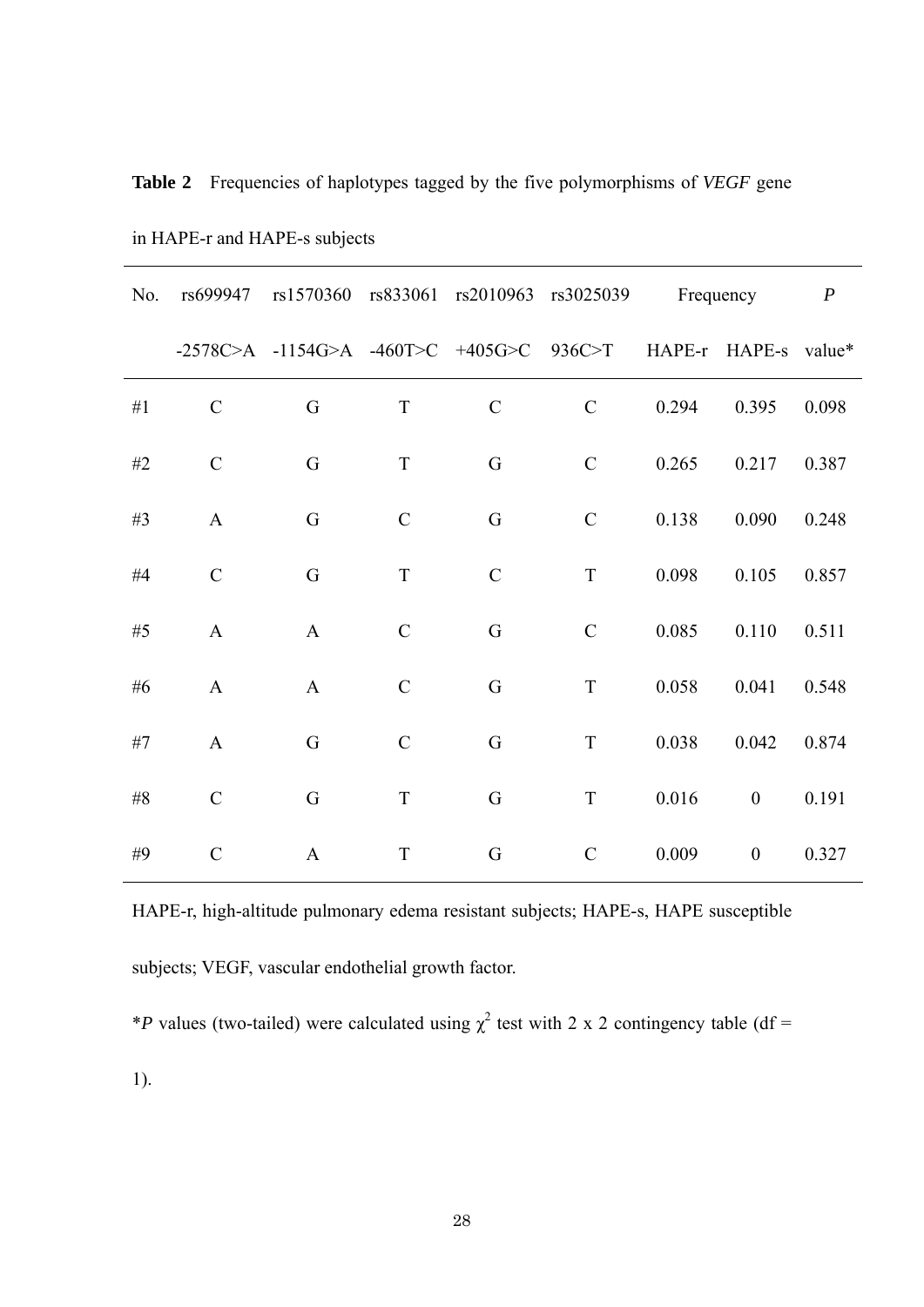| Allele type            | PaO <sub>2</sub>                  | Mean PAP | <b>PVRI</b>                                                                                                    |
|------------------------|-----------------------------------|----------|----------------------------------------------------------------------------------------------------------------|
|                        | (Torr)                            |          | (mmHg) $\text{(mmHg)} \quad$ $\text{(mmHg)} \quad$ $\text{L}^{-1} \cdot \text{min}^{-1} \cdot \text{m}^{-2}$ ) |
| rs699947, promoter     |                                   |          |                                                                                                                |
| $-2578C$               | $42.17 \pm 10.46$ $27.1 \pm 4.3$  |          | $4.19 \pm 2.08$                                                                                                |
| $-2578A$               | $41.79 \pm 12.30$ $28.4 \pm 3.97$ |          | $4.90 \pm 2.18$                                                                                                |
| $P$ value*             | 0.93                              | 0.43     | 0.42                                                                                                           |
| $rs1570360$ , promoter |                                   |          |                                                                                                                |
| $-1154G$               | $42.13 \pm 10.52$ $27.2 \pm 4.3$  |          | $4.13 \pm 2.07$                                                                                                |
| $-1154A$               | $37.88 \pm 10.84$ $27.4 \pm 3.2$  |          | $4.53 \pm 1.66$                                                                                                |
| $P$ value*             | 0.36                              | 0.89     | 0.41                                                                                                           |
| rs833061, promoter     |                                   |          |                                                                                                                |
| $-460T$                | $42.17 \pm 10.46$ $27.1 \pm 4.3$  |          | $4.19 \pm 2.08$                                                                                                |
| $-460C$                | $41.21 \pm 12.79$ $28.4 \pm 3.9$  |          | $4.90 \pm 2.18$                                                                                                |
| $P$ value*             | 0.83                              | 0.43     | 0.42                                                                                                           |
| rs2010963, 5'-UTR      |                                   |          |                                                                                                                |
| $+405G$                | $40.60 \pm 11.13$ $27.3 \pm 4.3$  |          | $4.15 \pm 2.01$                                                                                                |

Table 3 Associations of the PaO<sub>2</sub>, mean PAP and PVRI at the early stage of HAPE with the allele types of the SNPs of *VEGF* gene in 21 HAPE-s subjects